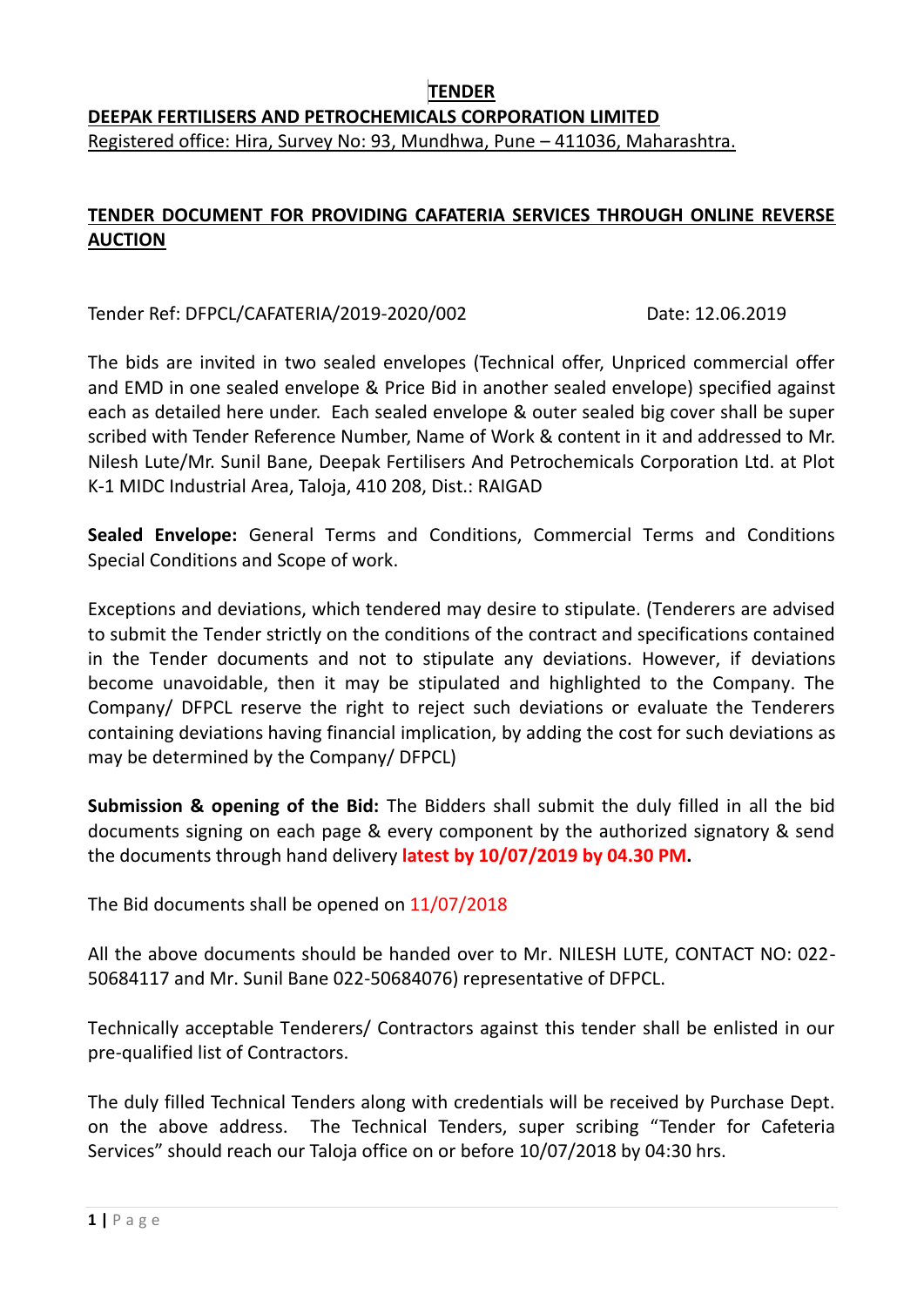The Tender which do not fulfill all or any of the condition laid down in this Tender document are liable to be ignored at the sole discretion of Deepak Fertilisers And Petrochemicals Corporation Limited (DFPCL or company). DFPCL also reserve the right to reject any/all the offers without assigning any reason thereof.

In case of any technical queries you may contact our Job Controller Shri. Ganesh Suryarao / Mr. Prakash Pillai Telephone No. 022-50684053 / 022 50684042. For commercial queries, you may contact Mr. Nilesh Lute / Mr. Sunil Bane Tel No. 5068 4117 / 5068 4076.

Thanking You,

Yours faithfully,

For Deepak Fertilisers And Petrochemicals Corporation Ltd.

S. Behera GM Commercial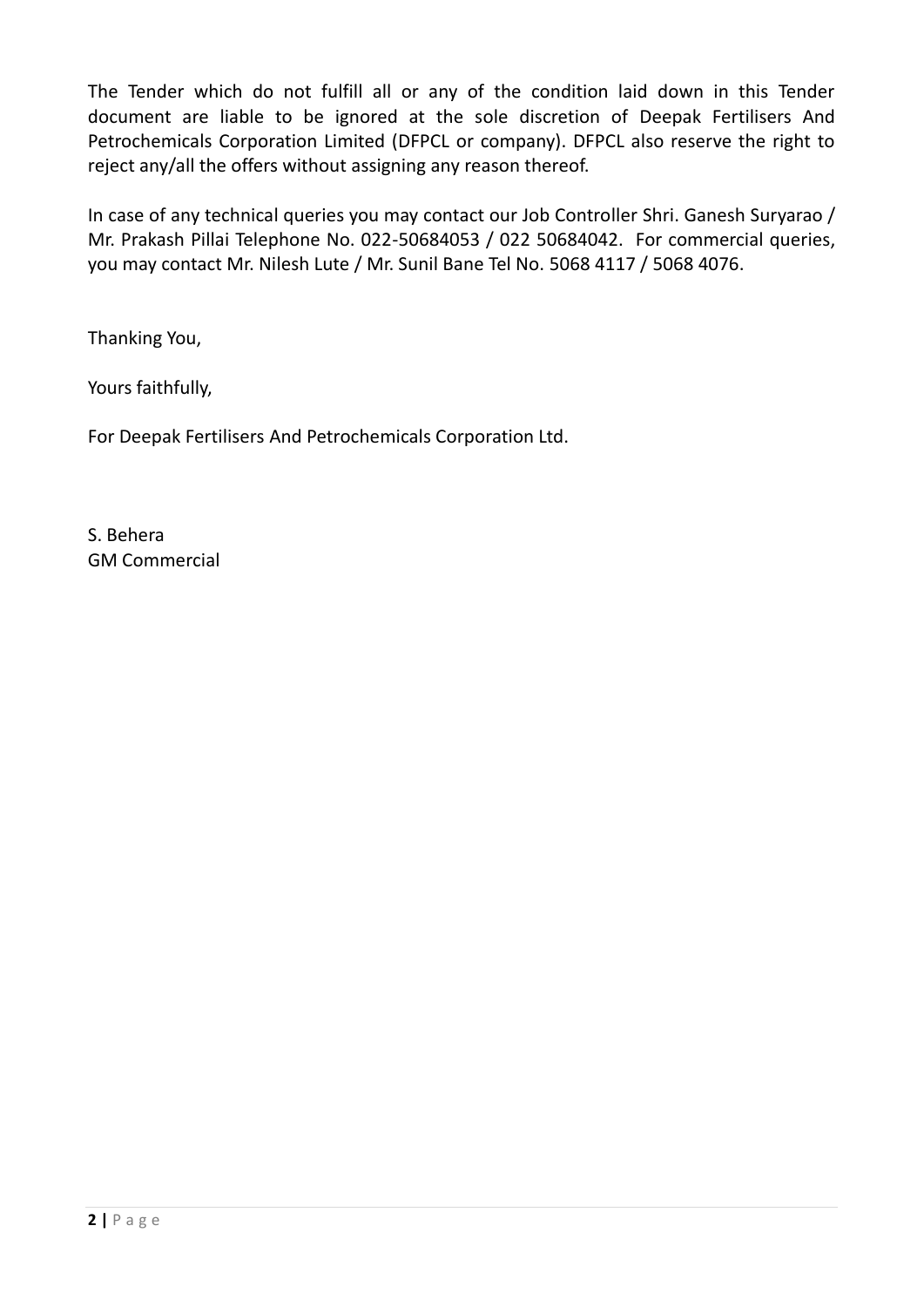#### **INTRUCTIONS TO TENDERERS**

- 1. Earnest Money Deposit of Rs. 1,00,000/- in the form of bank demand draft payable at Mumbai will have to be submitted in favor of M/s. Deepak Fertilisers and Petrochemicals Corporation Limited along with Tender documents. Tenders received without EMD will be disqualified. If for any reason the bidder withdraws his bid at any time prior to expiry of the validity period or refuses to execute the work after issue of the letter of intent / work order, the EMD is liable to be forfeited. Earnest Money Deposit will not carry interest.
- 2. All pages of the Tender form and questionnaire must be signed and sealed by the Tenderers and returned to us.
- 3. Tenderers should submit details along with documentary evidences for the registrations as mentioned below.
	- a) Registration under Shops and Establishment Act.
	- b) Registration as Proprietary/Partnership firm/Private Ltd or Public Ltd.
	- c) Registration with PF organization for allotment of PF code number.
	- d) Registration with Central Excise Dept. for allotment of service tax number.
	- e) Allotment letter under ESIC Act.
	- f) Registration for Professional Tax.
	- g) Registration under Maharashtra Labour Welfare Act.
	- h) Registration with Income Tax Dept. for allotment of permanent income tax code number.
	- i) Registration for Catering Services with Municipal Corporation.
	- j) Proof of quantity and quality of manpower on the Muster Roll on firm as on date.
	- k) Annual turnover of firm for last three years.
	- l) Copy of ISO Certificate if any.
	- m) FDA Approval under Food Safety and Standards Act, 2006.
- 4. Tenderers are advised to submit their bids strictly as per the terms and conditions and without any deviations.
- 5. DFPCL reserves the right to accept or reject any or all tenders at its sole discretion without assigning any reason.
- 6. Late tenders will not be accepted / received.
- 7. Canvassing in connection with the tender in any form is strictly prohibited. Tenders submitted by party who resort to canvassing will be liable for rejection.
- 8. In case of any unscheduled holiday falling on prescribed closing or opening day of the tender, the next working day will be treated as scheduled for opening or closing day of tender as the case may be.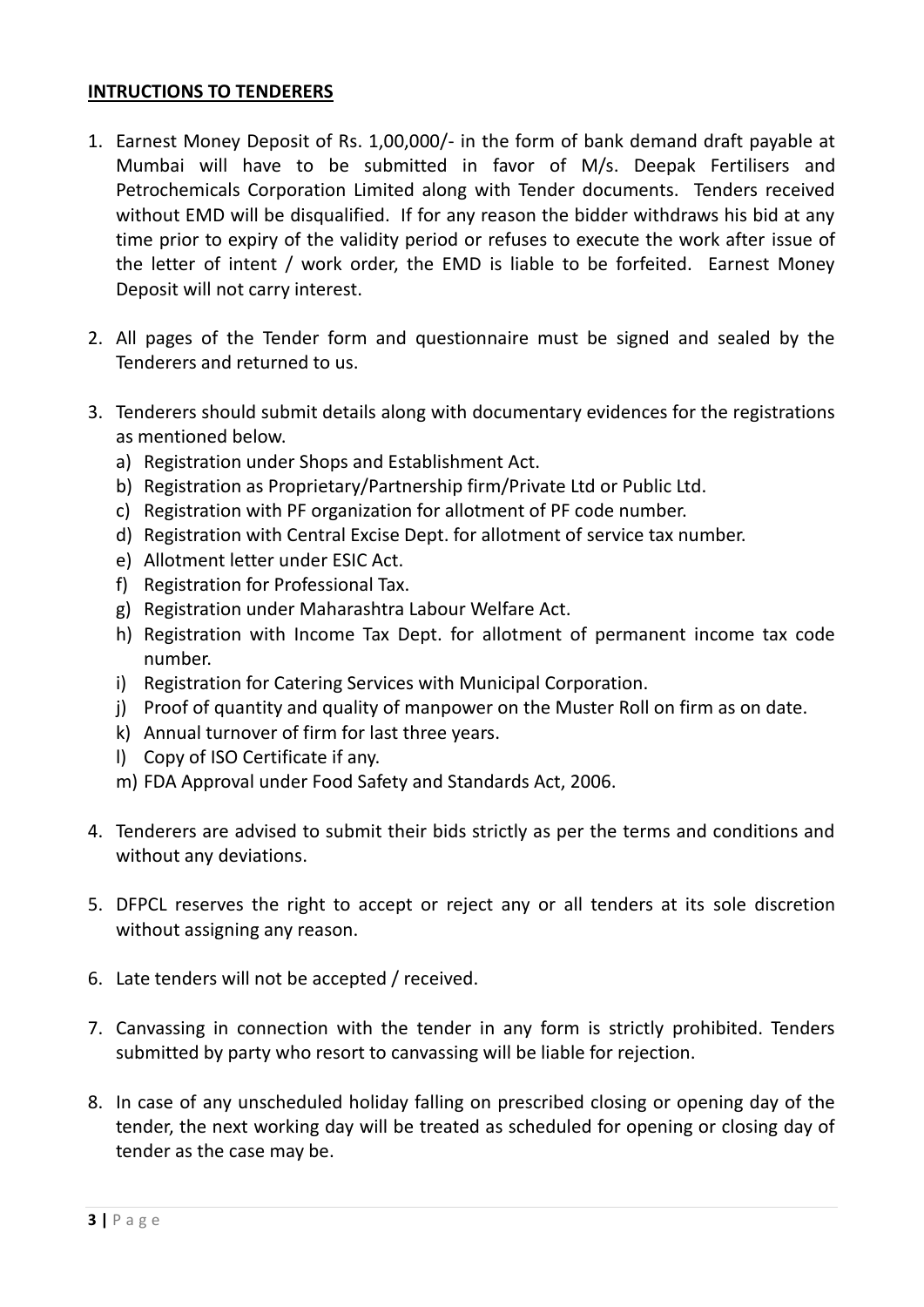- 9. The bidders are advised to read carefully all the terms and conditions of tender document which will form part of contract.
- 10. If the tenderer gives wrong information deliberately to comply with conditions for acceptance of tender, DFPCL reserves the right to reject such tenders without assigning any reason. Not more than one tender will be submitted by one tenderer for the same work.
- 11. The Successful tenderer shall be required to execute the formal agreement with DFPCL within thirty days of the issue of offer of the contract.
- 12. Audited annual Turnover: for last three Financial Years.

## **PRE-QUALIFICATION CRITERIA FOR CAFETERIA CONTRACTOR**

- 1. Well equipped Kitchen facility should be available within 20 km radius from DFPCL site Plot K-1, MIDC, Taloja.
- 2. Ability to provide food facility for around 1000 employees in a day for three shifts.
- 3. 2 to 5 years' experience in similar facility/Field.
- 4. Able to deploy sufficient, trained and competent manpower as per job requirement.
- 5. Food and Drug Administration and Food Safety License. (FDA)
- 6. List of Clients of the contractor.
- 7. Compliances of statutory requirement like registration under ESIC, PF and other related Statutory Acts, Rules and Regulations prevailing for the purpose of implementation of the contract.
- 8. Annual Turnover of Rs. 60 Lacs including group companies.

## **TERMS AND CONDITIONS**

Deepak Fertilisers And Petrochemicals Corporation Ltd (hereinafter referred to as "DFPCL)" desires to appoint contractor to provide Cafeteria Services (hereinafter referred to as "Contractor").

- 1. Contractor will have to prepare food / snacks outside the company premises and serve it in the Cafeteria as well as at the service points brought out in Annexure- "A". The Contractor should be able to provide Kitchen facility within 20 km radius from DFPCL site Plot K-1, MIDC, Taloja.
- 2. Contractor is allowed to prepare Omlet, Egg Burjee, Rice and Sandwich etc. in the Company Cafeteria at the place provided for purpose in Cafeteria and serve the same in Cafeteria as well as at the service points in all the shifts as per the time schedule round the clock on all days of the week of good and quantity/quality.
- 3. DFPCL will provide electricity, water, furniture, fittings, utensils, cutlery and crockery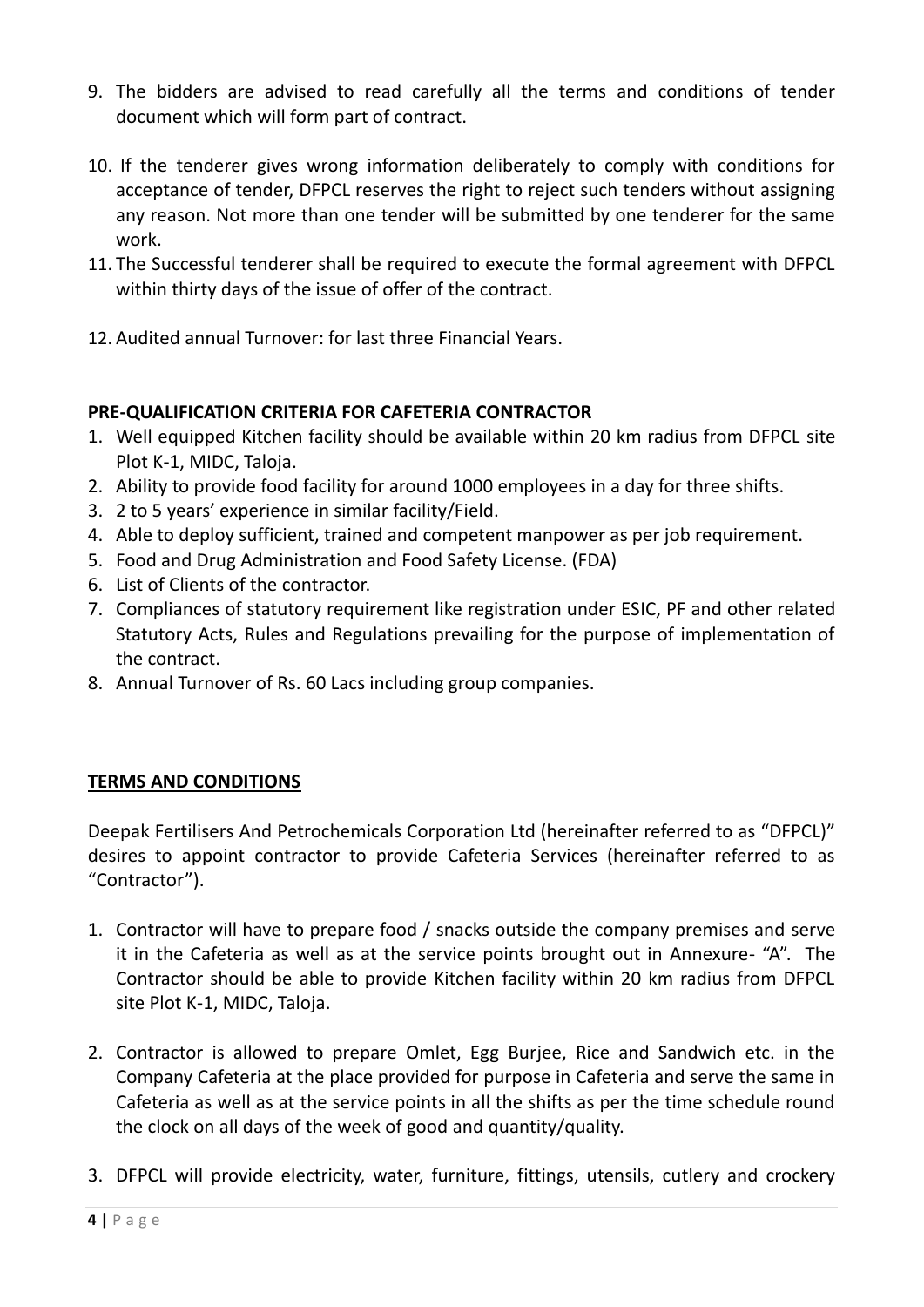within Cafeteria as well as for the service points and the contractor will be accountable for all items issued to him from time to time for rendering the services by him in company premises.

- 4. The utensils, cutlery, kitchenware's etc. for cooking and bringing the food/snacks from the Contractors kitchen to Plant/ cafeteria will be the responsibility of the contractor. Any Material brought by contractor need to be entered at gate with proper challan.
- 5. Contractor will accept SODEXO Card from the employees issued by the company in lieu of money for the food/snacks provided to them.
- 6. Cost/price of items brought out in the Scope of work will remain fixed for the entire period of the Contract and their will not be subject to any escalation in cost/price.
- 7. Contractor will make provision of wholesome, hygienic and palatable food confirming to Food safety standards in accordance with the menu approved in advance by the Cafeteria Committee.
- 8. Contractor will be responsible for good standard of housekeeping of complete Cafeteria premises and maintain best hygienic conditions in the Cafeteria as well as in the cook house of the contractor outside Company premises while preparation and serving.
- 9. Contractor has to ensure that Supervisors and waiters and other staff provided for rendering the services are skilled and bear the good moral character/antecedents and ensure customer's satisfaction to the fullest.
- 10.The supervisors deployed by the contractor to supervise the canteen services will be answerable to the Cafeteria committee and accountable for all the records pertaining to the Cafeteria services.
- 11.The contractor will provide uniform/identity cards/Caps/Hand Gloves and comply with all other required statutory provisions applicable to its employees and ensure 100% compliance of all existing statutory requirements such as PF Bonus, ESIC etc. The contractor will also be responsible for maintaining all records as required by the company.
- 12.Contractors will be responsible for the removal and disposal garbage/waste related to Cafeteria/ service points on regular basis.
- 13. Storing/supply/sale and consumption of drugs, alcoholic drinks, cigarettes or any other items of intoxication are strictly prohibited in DFPCL premises, including Cafeteria. Any Breach of such restrictions by the Cafeteria Contractor will attract deterrent action against Contractor as per statutory norms.
- 14.The Contractor shall not use the cafeteria premises for any other activity expect for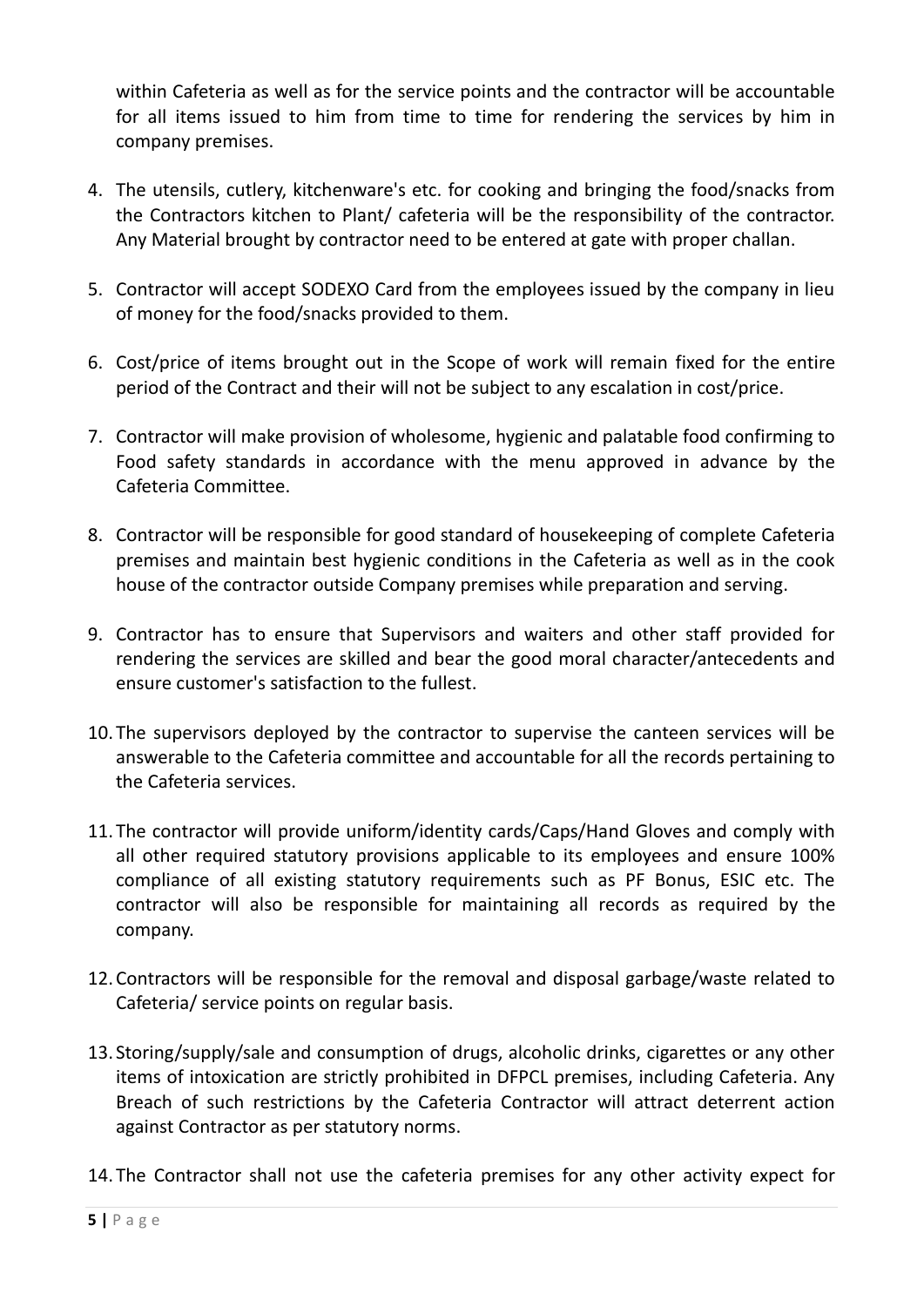which it has been provided for. Contractors staff shall have limited access to the cafeteria / Mess Rooms only and shall not enter the plant operations area. If found in the plant area, then that shall amount to breach of agreement and necessary action will be taken against the Contractor & its staff.

- 15.The DFPCL reserves right to appoint officers/officials to inspect the quality of raw materials food and other items prepared and sold in canteen and hygienic condition at Contractors kitchen. Any defect pointed out by such officers/officials during their visit shall be properly attended to by Contractor.
- 16.The workman and other persons to be engaged by the contractor for providing Cafeteria Services will be the employees of contractor. This shall not create nor shall it be deemed to create any employee – employer relationship between DFPCL and such workman and the persons engaged by the contractor. Such employee shall not claim any right for employment with DFPCL. It is contractor's responsibility to make known the above fact to all his employee.
- 17. The contractor shall make payment of wages to its employees latest by  $7<sup>th</sup>$  of each month.
- 18.The contractor shall raise bills on fifth day of each month for the services rendered in the previous month.
- 19.This contract shall be valid for two years.
- 20.At any time prior to the deadline for submission of bids, DFPCL or its nominee or its consultants may for any reason, whether at its own initiative or otherwise or in response to any clarification requested by a prospective Tenderer, modify the NIT by amendment. The amendment will be notified in writing to all prospective Tenderers who have received the NIT and the amendment will be binding on them. In order to afford prospective Tenderers reasonable time to take the amendment into account in preparing their tenders, extension of time as may be reasonable, will be given for submission of tenders.
- 21. No Tenderer is allowed to bid below the current minimum wages applicable. Any change (Increase / Decrease) in minimum wages during the contract period will be payable extra by DFPCL/ recovered from the contractor.
- 22.Bids shall be valid for at least 60 days after the date of price bid opening prescribed by the DFPCL. A bid valid for a shorter period may be rejected at the discretion of DFPCL. In exceptional circumstances, DFPCL may solicit the bidder's consent to an extension of the period of validity. The request and responses thereto shall be made in writing. The bids shall be suitably extended where it is necessary at the request of DFPCL. Where bidder is unwillingly to extend the validity period, his bid shall be deemed to be invalid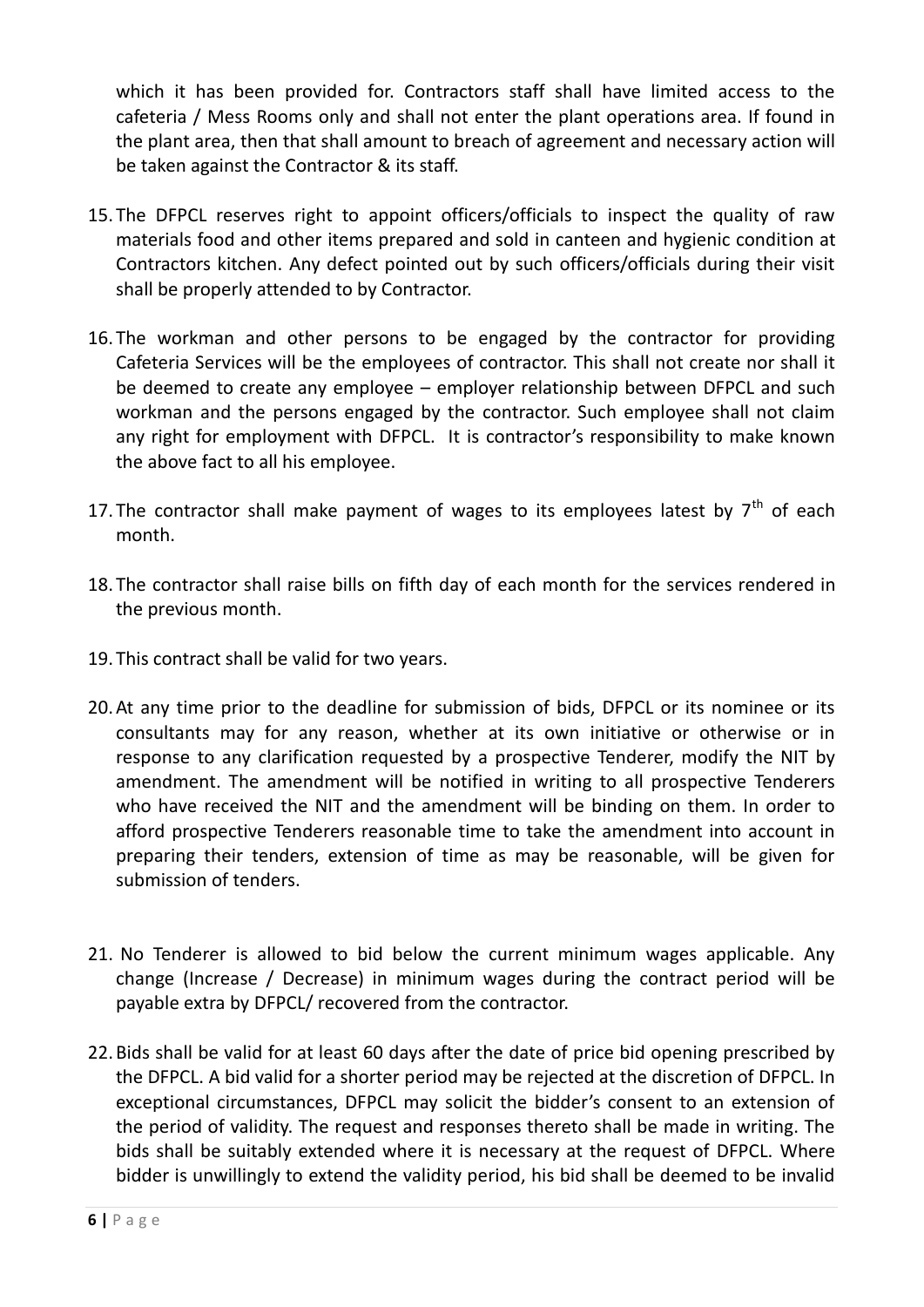and the EMD would be returned to the bidder. No bidder shall be permitted to modify his bid, after commercial bids have been opened unless asked by DFPCL due to change in specifications / scope or otherwise. The final concluding bid shall be valid for 6 months from date of auction and if any new requirement received shall be catered at same auction price.

- 23.The Tenderer shall not assign or sub-let the Contract or any part thereof or allow any person to become interested therein in any manner whatsoever without the previous consent in writing of DFPCL. Any breach of this condition shall entitle DFPCL to take such steps as may be necessary and also terminate Contract. Such termination shall also render the Tenderer liable for payment to DFPCL in respect of any loss or damage arising or ensuing from such cancellation. The permitted subletting or work by the Tenderer shall not establish any contractual relationship between the sub-contractor and DFPCL and shall not release the Tenderer of any responsibility under the Contract.
- 24.Indemnity: Without prejudice to any other provisions in these conditions, the Tenderer shall be bound to keep DFPCL, its employees, directors, any representative fully indemnified against any action, claim, cost, fine or proceedings under the provisions of any rules, regulations, bye-laws, notifications, directions or order having the force of law. The Tenderer in contravention of such provisions etc., for the infringement or violation thereof in the course of the execution or completion of the work under the Contract and if, as a result of any such action, claim or proceedings, the Contractor or such representative of the Tenderer, as the case may be, adjudged to be liable to any penalties or to pay any penalties or to pay any compensation, such liability, the Tenderer and if, DFPCL has to take-over the liability, DFPCL shall deduct all amounts arising out of such liabilities from the Security Deposit of the Contractor or from any other amount due and payable by DFPCL to the Tenderer under this Contract or any other Contract and without prejudice to any other legal remedy available to DFPCL.
- 25.Confidentiality: Both the parties during the continuance of this Agreement and 1 (one) year after termination of this Agreement, Tenderer and/or his employees/ personnel shall keep all information, such as specifications, technical information, business data and other confidential information under this Agreement strictly confidential and shall not. Disclose it to any third party or Use it for other purpose than to perform its obligations under this Agreement. Tenderer/ Vendor and/or personnel may disclose the information to an employee of Vendor, or a government agency or other regulating authority. But only insofar as this is necessary either to carry out its duties under this Agreement or comply with any existing law, and under intimation to "Company". Where sub clause (b) applies Vendor and/or personnel shall ensure that the person who receives the information keeps it confidential and does not use it for any unauthorized purpose.
- 26.Relations: Each party understands that they are independent entities and this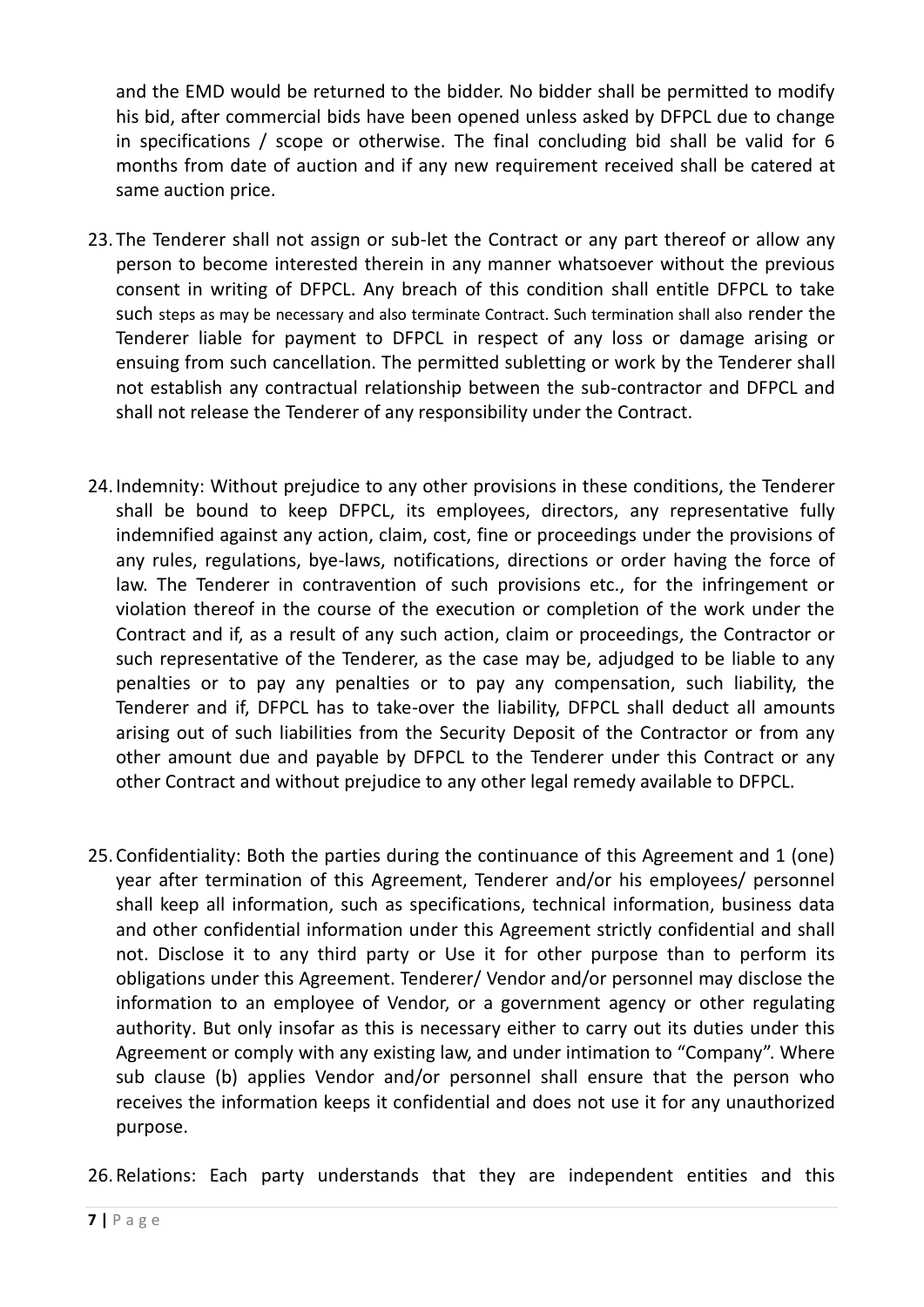Agreement does not make it, its/ his employees, associates or agents, the legal representatives of the other party for any purpose whatsoever. Either party has express or implied right or authority to assume or to undertake any obligation in respect of and on behalf of or in the name of the other party or to bind the other party in any manner in respect of any transaction, except the present agreement.

- 27.Amendment: The parties to this Agreement may add, delete, amend or alter all or any of the terms & conditions of this Agreement as mutually agreed from time to time and such modifications and changes shall not be effective until the same are in writing and duly signed by the authorized representatives of both the parties.
- 28.Declaration by Tenderer: Should a Tenderers/ Contractors have a relation or in the case of a firm, one or more of its partners a relation or relations employed in DFPCL or in case of company any of its official or relations employed in DFPCL, the authority inviting tenders shall be informed in writing of the fact at the time of submission of the tender. If so, the name, designation, department and Employee Number of such employees be indicated failing which DFPCL may in its sole discretion reject the tender or rescind the contract. If any ex-employee(s) of DFPCL is/ are employed, with the Tenderers/ Contractors, name, designation, department and employee number of such employee(s) be indicated and if any ex-employee(s) of DFPCL is/ are employed after acceptance of tender, the said particulars shall also be intimated immediately in writing to DFPCL from time to time. If the Tenderer/ Supplier fails to inform the same, DFPCL shall at sole discretion may reject the tender or rescind the contract.

## **SECURITY DEPOSIT**

Contractor will have to provide security deposit of 10% of annual contract value in form of Demand Draft drawn on the name of Deepak Fertilisers And Petrochemical Corporation Ltd. or Bank Guarantee from any of the national or reputed private bank.

#### **PAYMENT**

- 1. The payment in respect of official hospitality bills of DFPCL submitted in duplicate by Contractor shall be released on receipt basis subject to fulfillment of obligations by Contractor imposed under various laws, rules and regulations etc. applicable from time to time and after scrutiny of authorization for supply at prices offered by contractor. Any supply of food items.
- 2. In the event there is any query, objection, delay or dispute regarding any bill or a part thereof, the Contractor shall not be entitled to any interest to be paid by the company for late payment.
- 3. The performance of cafeteria vendor will be evaluated quarterly by the cafeteria committee as per the given criteria. Based on the performance evaluation the cafeteria vendor will be rewarded or penalize (Annexure "C).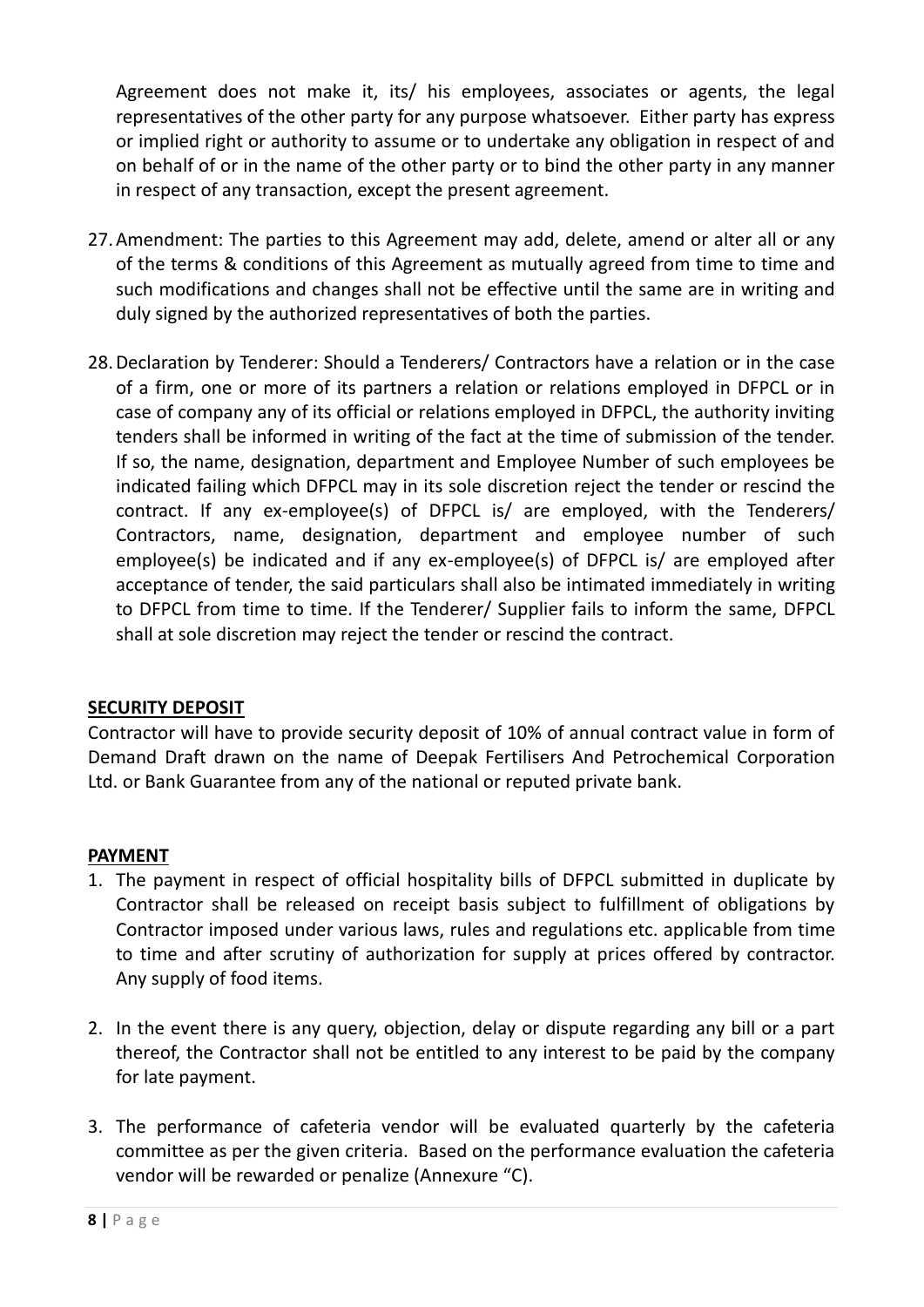- 4. All payments and receipts would be rounded off i.e. paise 50 or above will be rounded off to nearest higher rupee and paisa less than 50 shall be ignored.
- 5. Bills should be submitted by the contractor by  $05<sup>th</sup>$  of every month and will paid by DFPCL Within 30 days from the date of receipt of bills.

### **DEPLOYMENT OF MEDICALLY FIT MANPOWER:**

For the due execution of this Contract, the Contractor shall deploy workers/supervisors who are at all times physically and mentally fit and are not disabled/handicapped and do not suffer from any chronic or contagious disease. It shall be the responsibility of the contractor to ensure that his Workers/ Supervisors employed are medically fit. The Contractor shall give a written declaration about the fitness of the Workers/Supervisors employed at the time of applying for the Gate Pass. If any employee employed by the Contractor becomes or is declared medically unfit after the issuance of the Gate Pass, the DFPCL shall revoke the Gate Pass. Failure to comply with this stipulation shall entail penalty as may be decided by the management apart from refusing entry to such Workers/Supervisors of the contractor. The decision of the DFPCL's Medical Officer in this regard shall be final.

#### **MEDICAL EXAMINATION:**

- a) Pre-employment checkup should be submitted in Form No.  $7$  Certificate of fitness (under rule 18) Following test are requested to be carried out during pre-employment checkup
- b) General Physical Examination (which includes skin examination in detail)
- c) Height /weight / vision (near / far /above)
- d) Urine Routine
- e) CBC with ESR
- f) X ray chest (PA view)
- g) Stool Routine
- h) Periodical medical checkup should be submitted in Form No. 7 under rule 18(7)

This is to be done once in six months and all the above-mentioned test are to be carried out every six months except X-ray chest (PA) which is to be done once in a year. The cost for the same will be borne by contractor.

All entries pertaining to the periodical examination must be made and maintained in form 7 (Bounded register) prescribed under Rule 18(7)

Form No. 7 must be maintained in bounded register & should be submitted to the OCCUPATIONAL HEALTH CENTER for records every six months.

#### **PENALTY**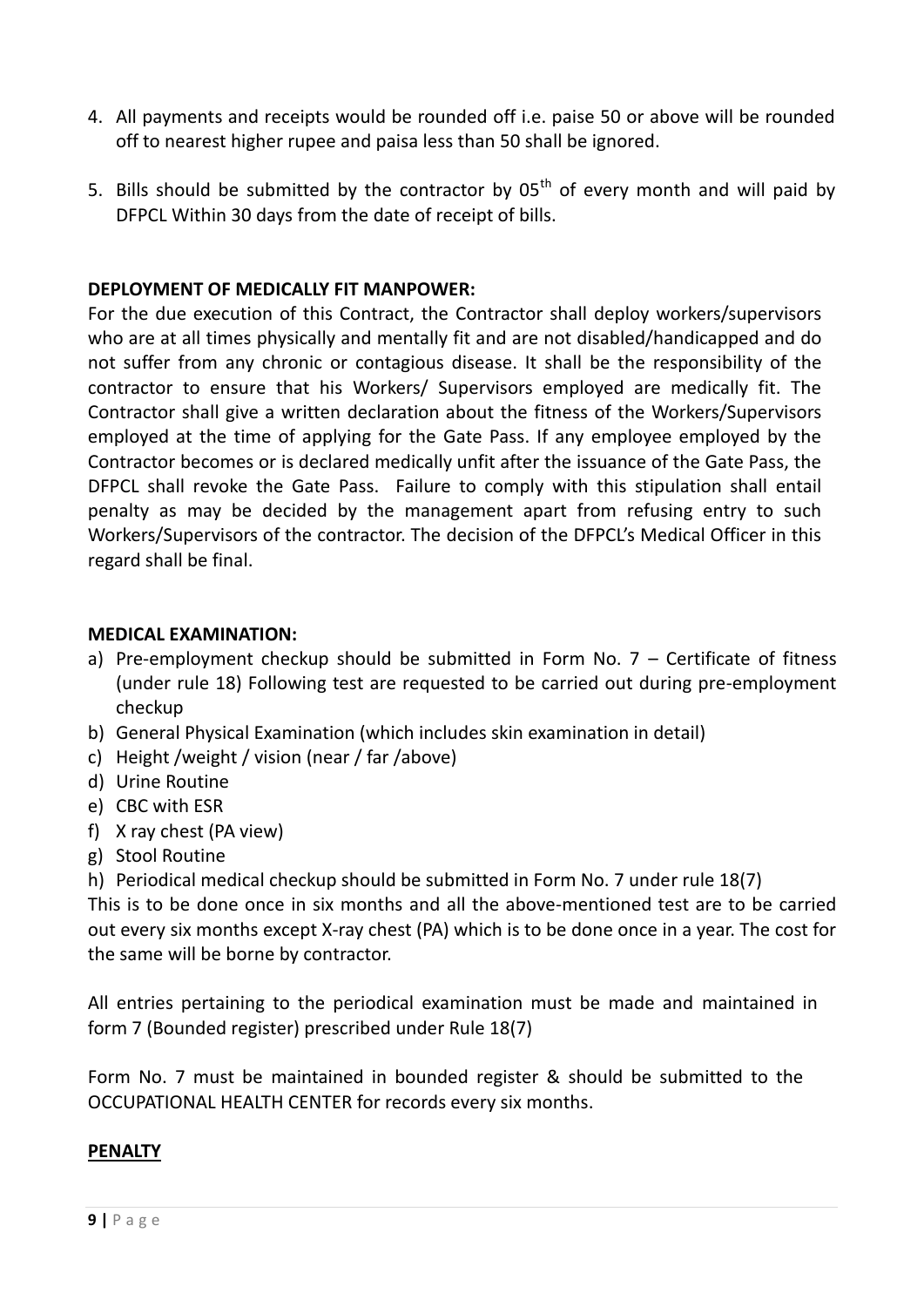- 1. The DFPCL reserves the right to impose a penalty (to be decided by DFPCL authorities) on contractor for any lapse in maintaining the quality and the services will fully or otherwise by contractor or its staff or for any adulteration. (As per Annexure 'C')
- 2. If the company is not satisfied with the quality of eatables served, services provided or behavior of the contractor or its employees, the contractor will be served with 24-hour notice to improve or rectify the defect(s), failing which DFPCL will be liberty to take appropriate necessary steps as deemed fit.

## **TERMINATION OF CONTRACT**

- 1. The contract can be terminated by either party i.e. DFPCL or the contractor, by giving three-month notice to the other party extendable by mutual agreement till alternate arrangements are made. However, DFPCL reserves the right to terminate the contract without giving any notice in case the contractor commits breach of any of the terms of the contract. DFPCL decision in such a situation shall be final and shall be accepted by the contractor without any objection or resistance.
- 2. On termination of the contract, the contractor will hand over all the equipment's/furniture/article etc. supplied by DFPCL in good working condition back to DFPCL except normal wear and tear.
- 3. If the successful bidder withdraws or the services provided by the successful bidder are not found satisfactory (say in a month or so) during the probationary period of three months from the date of taking over charge of canteen services, DFPCL reserves the right to terminate the contract without giving any notice and initiate appropriate necessary action in the matter for making alternate arrangements.

## **JURISDICTION**

Dispute, if any, arising out of the contract, shall be settled by mutual discussion, alternatively by legal recourse under jurisdiction of courts at Panvel only.

FORCE MAJEURE CONDITION: The term force Majeure as employed herein shall mean acts of GOD, War, Revolt, Terrorist Act, strike, Accident, Fire, Flood and Acts and regulations of respective governments. If the force majeure event continues for more than 7 days, both the parties shall mutually decide on the continuation of the contract.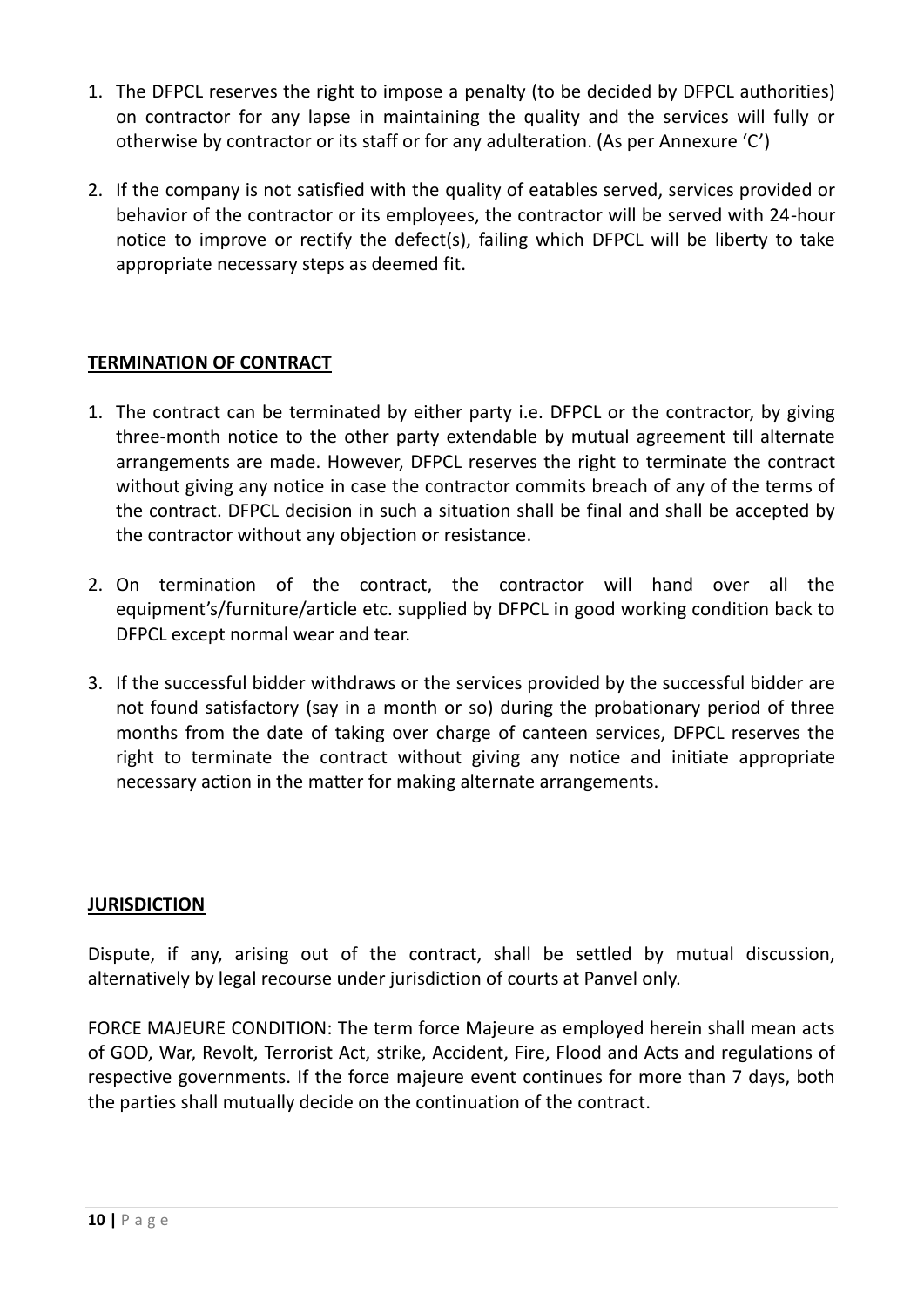SCOPE OF WORK –

#### **1. CAFETERIA SCOPE OF SUPPLY**

- 1.1 Preparation of the Food / Snacks from outside and serve fresh hot snacks / food in our cafeteria / different service points (16 Nos.) in all shifts as per the timing indicated in **HRT / ADMIN / CAFETERIA / SOP / ANNEXURE "A'': SERVICE POINT DETAILS**.
- 1.2 The services shall include provision of all supplies, labour, supervision and other incidentals necessary for the complete and satisfactory performance of catering services to the DFPCL, K-1 Plant.
- 1.3 Cafeteria contractor will ensure that a service provided by him is carried out by their employees having appropriate skills and competency. Moreover, he will also ensure that a properly trained supervisor deployed for supervising the work of their employees. The supervisor will be accountable to our Cafeteria committee for day to day activities although the ultimate accountability rests with cafeteria contractor as the principal service provider. The contractor should provide Skilled, trained and competent service persons for providing services in cafeteria.
- 1.4 Cafeteria contractor will ensure removal of garbage from the cafeteria daily and dispose it off out of DFPCL premises.
- 1.5 Prepare Sandwich, Fried Rice, Masala Rice, Omlet, Burjee, Rice in our Cafeteria in the place designated by the company and rates for the same should be freeze for the contract period.
- 1.6 The contractor will have to run the Cafeteria at fixed timings during three different Shifts and will be required to cater to employees both at employees' service points in factory and at canteen premises on time and as per schedule. Services at work spot required to be provided in time and any delay therein will make the contractor liable for penalty (As per Annexure "C")
- 1.7 The contractor will have to serve **Snacks about 250 persons** and **250 Lunch & Dinner** approximately per day.
- 1.8 The Average Consumption per day given above is only approximate estimated quantity and the actual quantity may vary on a daily basis. Thus, DFPCL does not guarantee any quantity which would be actually consumed.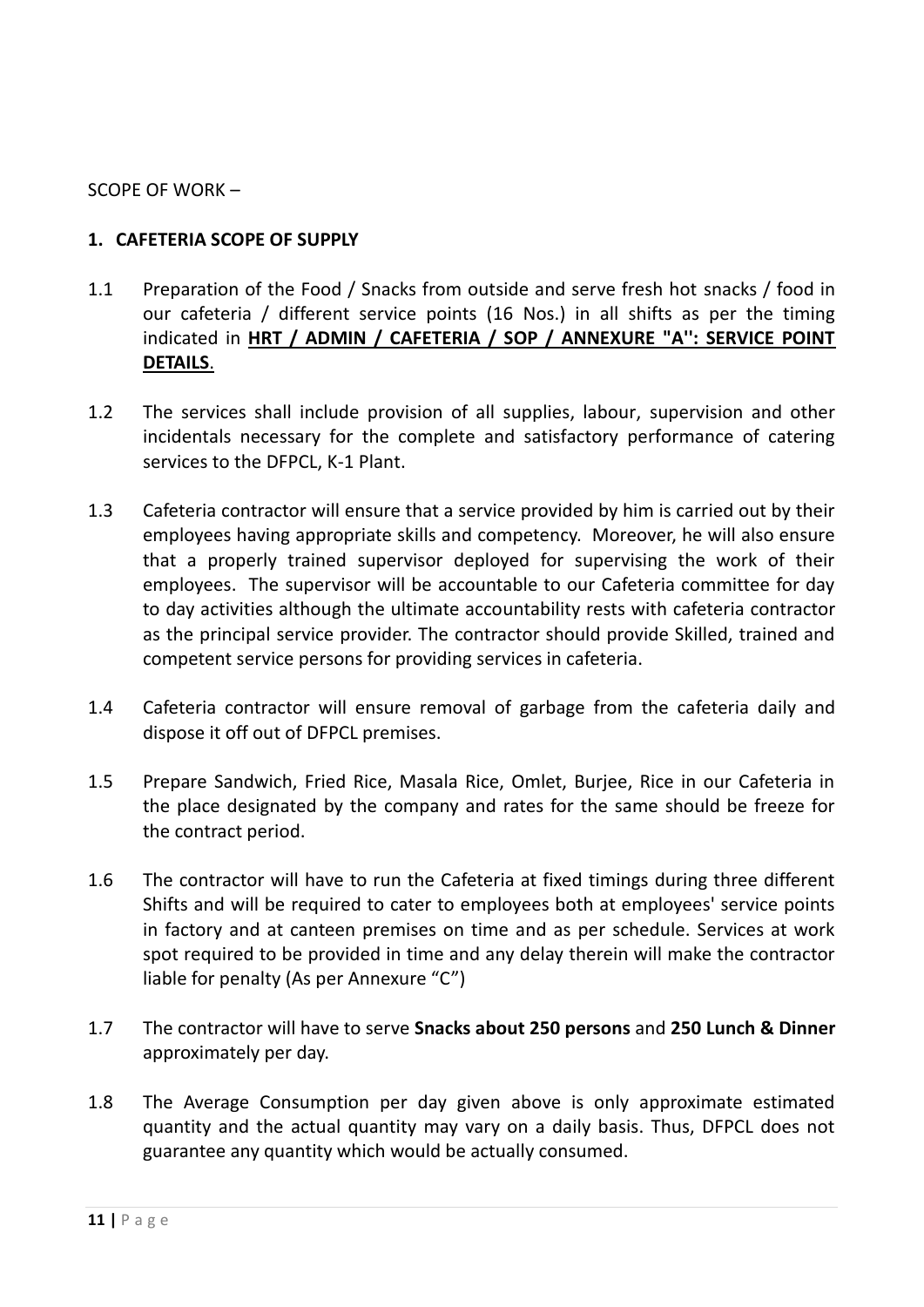1.9 The contractor will also require to serve Special Lunch / Dinner, Snacks / Sweet for official purposes as on when required may be for Visitors / VIPs/Employees etc . The intimation for the same will be given in advance. This service should be provided based on mutually agreed rates. The service will be required on special occasions like Training Programs, Meeting, and Functions at Factory premises.

## **2. GENERAL CONDITIONS OF CONTRACT**

- 2.1 The Contractor should have executed similar nature of work during the last 2 years.
- 2.2 The Company (DFPCL) will permit the contractor to use Canteen / Cafeteria Building having inbuilt Chulhas, furniture, Deep Freezer, Water-Cooler, Serving utensils, Crockery, Cutlery, Trolleys, Deep Hot Case, Fly Catcher, Tea Containers etc. on returnable basis in good and proper condition. A list of all such articles shall be prepared in duplicate and will be duly signed by the party or authorized representative of the party at the time of handing over / taking over. Inventory given at the time of handing over / taking over will be verified by the Management. It shall be the responsibility of the Canteen Contractor to maintain the above articles in good condition and also to smaintain hygiene of canteen premises.
- 2.3 DFPLC will provide water and electricity to the Contractor. However, consumption of electricity has to be restricted to the electrical appliances and electrical fittings provided by DFPCL. Contractor shall not use electricity for cooking or for any other purposes.
- 2.4 Contractor has to engage sufficient number of staffs, who shall be on his roll for all purposes and during the validity of this agreement.
- 2.5 The contractor should ensure that all workmen are free from diseases and maintain required neatness and cleanliness and behave properly with employees of DFPCL while working in the canteen during factory working hours. The contractor shall exercise proper control over them and prevent them from acting in any way which would be detrimental or prejudicial to the industrial peace and its day to day smooth functioning.
- 2.6 The Contractor shall pay wages, for unskilled and for semi-skilled staff as applicable under Govt. Minimum Wages Act to its employees in the Cafeteria. The Company shall not be responsible for payment to the staff employed by the contractor. Contractor has to meet and ensure all statutory compliance and liabilities.
- 2.7 The Contractor shall comply with the provisions of the Factories Act, Contract Labour (Regulation & Abolition) Act, Employees' Compensation Act, Employees Provident Fund & Misc. Provisions Act, Payment of Wages Act and any other law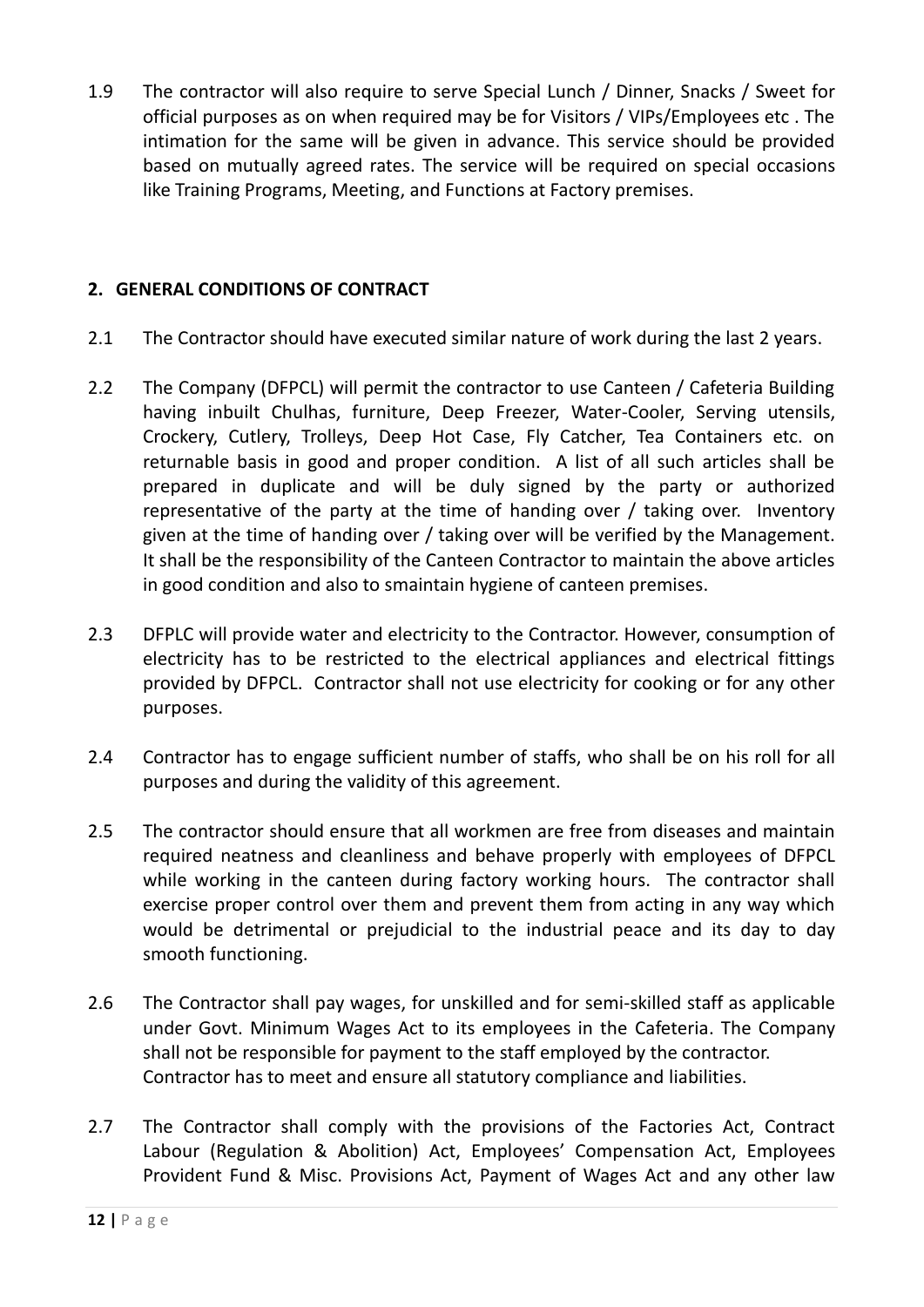applicable for the employment of employee and as amended from time to time. The Contractor shall fully indemnify the Company for any default or nonobservance by the Contractor or any of their representatives of any of the provisions of the abovementioned enactments and the rules framed there under.

- 2.8 The DFPCL Management will reserve full rights for termination of this contract for unsatisfactory services, breach of contract conditions etc. without assigning any reasons and without any notice to the Contractor and without payment of any compensation thereof. However, in other cases either party shall have to issue three months' advance notice for termination of the contract.
- 2.9 The Contractor shall fulfill all legal and statutory obligations towards his staff / employees and also to ensure payment of all applicable Taxes and in no case DFPCL shall have any liability towards the same.
- 2.10 The Contractor shall sell the items directly to DFPCL employees as per the contract on the agreed prices through his own arrangement. The Company in whatsoever manner will not be responsible for the collection of price of the items from the employees.
- 2.11 The Contractor shall ensure good quality of the foodstuff supplied by him. In case the supply is of inferior quality, DFPCL shall have the right to impose penalty (As per Annexure "C") for each day of such incident. The Contractor shall also immediately replace the inferior quality of food items (such snacks and meals etc.) at his own cost. The Contractor is required to maintain stock of variety of branded biscuits, Namkens, Cold-drinks, Water bottles. All the items should be available in the Cafeteria all the time failing which a penalty will be imposed (As per Annexure "C").

## **3.0 ARRANGEMENT TO BE DONE**

- 3.1 Items to be provided / sold in the Departments / Offices simultaneously at different places in the Factory  $1^{st}$  & General shifts,  $2^{nd}$  shift & Night Shift by Trolleys, as per shift basis as per timings communicated by the Management during the period of contract for which adequate manpower must be deployed by him.
- 3.2 The following is the service schedule

## 3.2.1 **SERVICE AT WORK SPOT / DEPARTMENTS / LOCATIONS:**

The contractor is required to serve, Snacks, Lunch/Dinner at various work spot at different timings specified by the company from time to time, which is as follows & on need basis as advised by Management.

| <b>Particulars</b><br><b>Shift</b> |               | <b>Timing</b>        | <b>Remarks</b>                       |  |  |  |
|------------------------------------|---------------|----------------------|--------------------------------------|--|--|--|
| General<br><b>Breakfast</b>        |               | $08.45 - 09.15$ Hrs. | Canteen will be closed at 9.20 Hrs.  |  |  |  |
| General                            | Lunch         | $12.30 - 13.30$ Hrs. | Canteen will be closed at 13.45 Hrs. |  |  |  |
| First                              | <b>Snacks</b> | $06.45 - 07.15$ Hrs. | Canteen will be closed at 07.20 Hrs. |  |  |  |
| First                              | Lunch         | $11.45 - 12.15$ Hrs. | Canteen will be closed at 12.25 Hrs. |  |  |  |
| Second                             | <b>Snacks</b> | $17.15 - 17.30$ Hrs. | Canteen will be closed at 17.45 Hrs. |  |  |  |
| Second                             | Dinner        | $20.30 - 21.00$ Hrs. | Canteen will be closed at 21.15 Hrs. |  |  |  |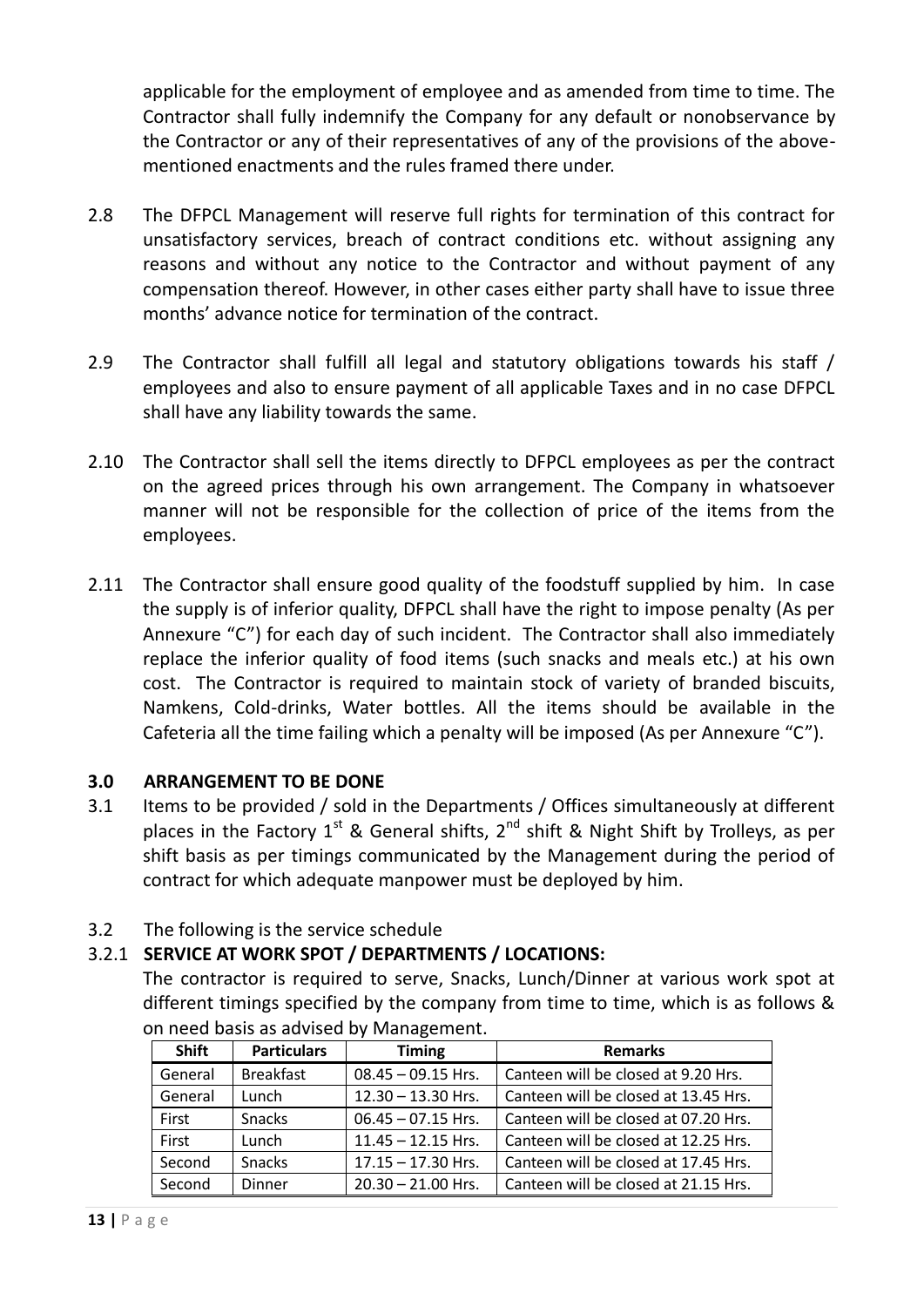| Third |           | Night Snacks $\vert$ 01.30 – 02.00 Hrs. | Canteen will be closed at 02.15 Hrs. |
|-------|-----------|-----------------------------------------|--------------------------------------|
| Third | Breakfast | $06.45 - 07.15$ Hrs.                    | Canteen will be closed at 07.20 Hrs. |

System for service of Snacks will have to be designed in such a way that employees working in each shift get the items twice during their working hours as per the above schedule.

- 3.2.2 The DFPCL Management reserves the right to change / amend the timings, work spot / department / shops as per the requirement. To ensure the timely supply of Lunch / Dinner, Snacks etc. at work spot and also in Canteens, the Contractor will engage sufficient number of manpower. In case of any delay in supply of snacks / lunch / dinner at work spot the contractor will be liable for penalty (As per Annexure  $(C'')$
- 3.2.3 The SODEXO vouchers / cards are issued to DFPCL employees in lieu of Canteen Allowance. The Contractor shall accept the pre-paid meal vouchers / cards in the Canteen from DFPCL employees for snacks and Lunch/ Dinner etc.
- 3.2.4 The standard weight / qty. of each item required to be provided by the prospective contractors is indicated in **ANNEXURE 'B'.**
- 3.2.5 The Contractor can also sell **additional items** with the approval of Management and rates of the same should be **incorporate in Purchase Order** and required to be displayed properly in Cafeteria.
- 3.2.6 DFPCL shall not Guarantee for volume of business.
- 3.2.7 Standard / Packaged / Packed items such as Bakery items, fast food, Cold drinks, Bread, Butter, Sweets, etc. may be provided on request to the Department. The price of such items shall not exceed MRP. Every Standard / Packaged items should be recorded while entering the DFPCL premises at the Security Gate and same should be verified by Admin. Department. Proper record should be maintained by Contractor. Copy of challan to be submit to Admin Department.
- 3.2.8 The contractor shall ensure that high quality ingredients are always procured for preparation of eatables. The company's authorized official has the right to check the quality and reject and send out any ingredient that may be found to be substandard.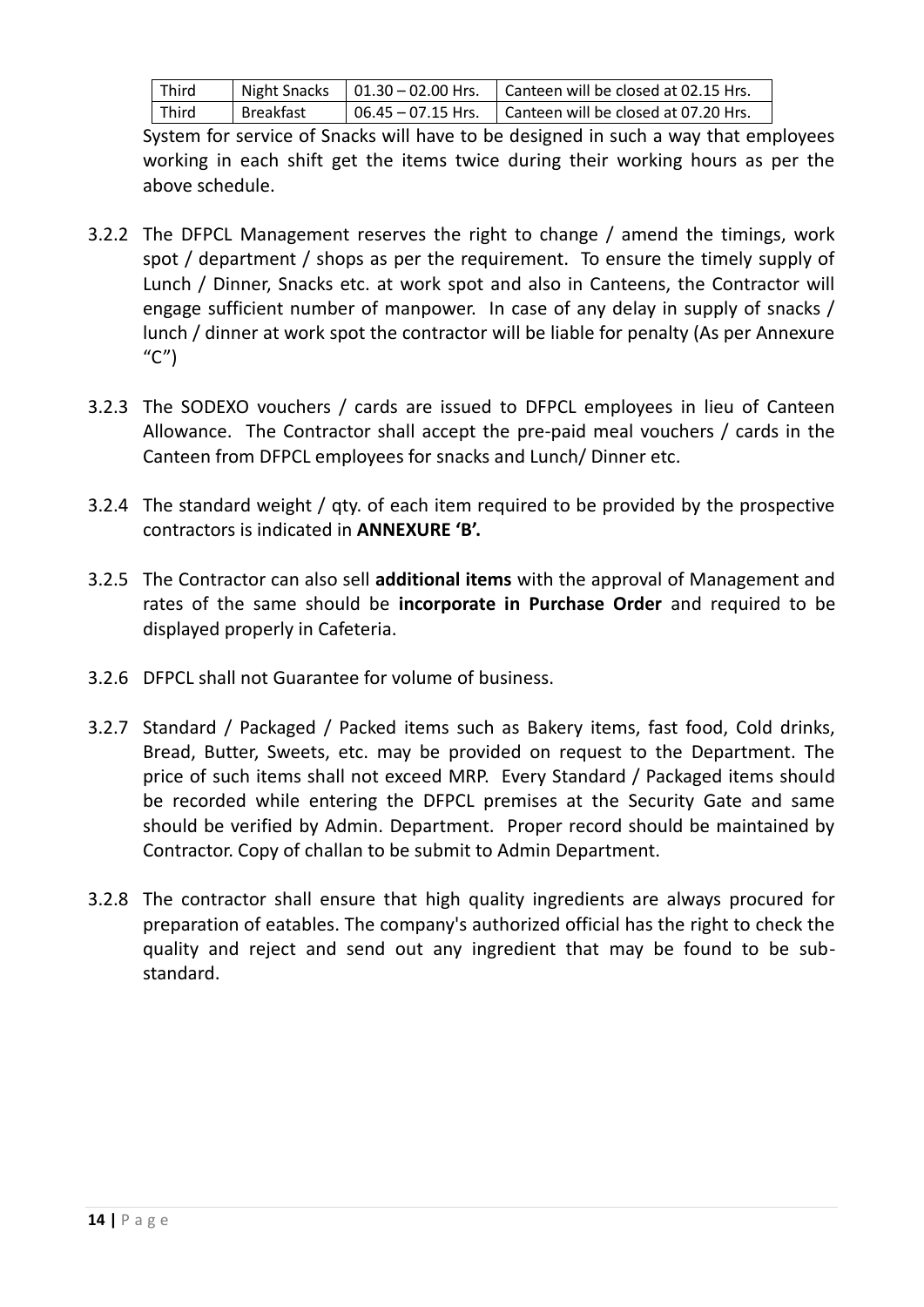| Sr. No.        | <b>Ingredients</b>       | <b>Quality/Brand Names</b>                                                                    |
|----------------|--------------------------|-----------------------------------------------------------------------------------------------|
| $\mathbf{1}$   | Refined<br>Sunflower oil | Fortune, Sun drop, Godrej, Postman, Gemini, Sun Rich,<br>Sunday, Sunflower and similar brand. |
| 2              | Rice                     | Parimal, Wada Collam, Pulav Rice, Delhi Rice, Basmati, etc.                                   |
| 3              | Dal                      | Good quality Urad / Chana / Moog / Masoor / Rajma                                             |
| 4              | Atta                     | Ashirwad / Shakti Bhog / RJ Golds / Atta of Lokwan / Bansi<br>/ MP Sure Etc.                  |
| 5              | <b>Bread</b>             | Modern / Britannia / WIBS or branded                                                          |
| 6              | Papad                    | Lijjat / Ganesh, etc.                                                                         |
| $\overline{7}$ | Salt                     | lodized salt such as TATA / Captain Cook                                                      |
| 8              | Pickle                   | ISI Mark brands.                                                                              |
| 9              | <b>Milk</b>              | Amul, Gokul, Warana, Chitale.                                                                 |
| 10             | Sealed Water             | Bislery / Kinley / Aquafina.                                                                  |
| 11             | <b>Butter</b>            | Amul / Mother Dairy.                                                                          |
| 12             | <b>Spices</b>            | ISI Mark brands.                                                                              |
| 13             | <b>Biscuits</b>          | Britannia, Parle, Sunfeast, Marie or any std. branded                                         |

**4.0 MAKE OF MAJOR INGREDIENT TO BE USED BY THE CANTEEN CONTRACTOR FOR PREPARATION OF FOOD STUFF IN CANTEEN(S)**

#### **5.0 PREPARATION OF MENU AND INSPECTION**

- 5.1 The menu shall be decided by the company from time to time.
- 5.2 The services of the contractor will be monitored by Admin. Dept. of the company and all day-to-day activities and immediate instructions will be conveyed to the contractor / authorized supervisor through him / them.
- 5.3 The company's authorized official will have full right of inspection of eatables, beverages, food prepared by the contractor to ensure quality. Such items which are rejected by the duly authorized official of the company during the inspection should not be used for services in the company canteen.

## **6.0 FACILITIES PROVIDED TO CONTRACTOR**

The Canteen contractor is provided with the following infrastructure for running the Canteen(s) in the premises of DFPCL, K-1, Taloja.

- a) Canteen Buildings
- b) Furniture
- c) Utensils & Cutlery.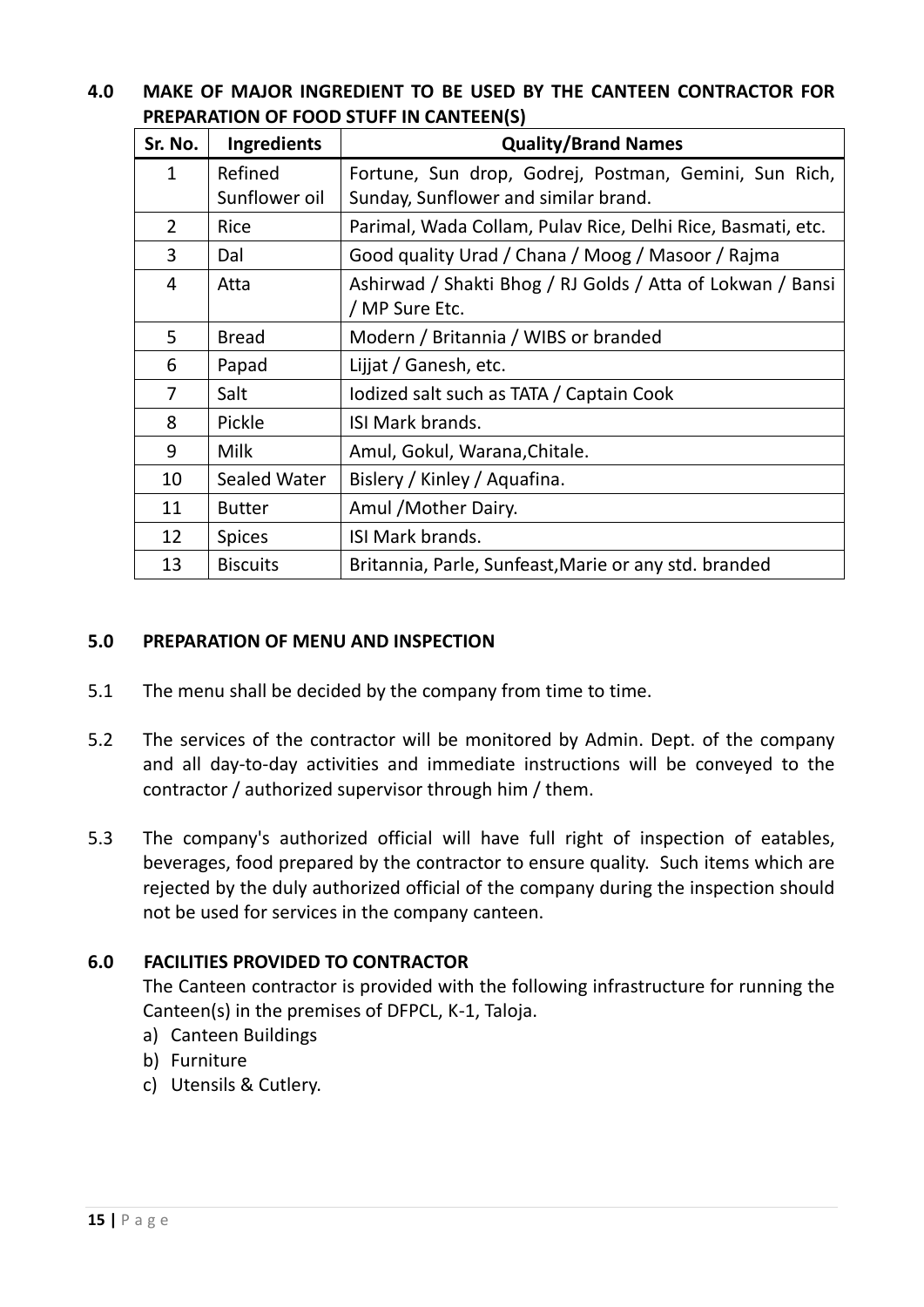### **7.0 HEALTH & HYGIENE**

All workmen of the contractor employed for handling the food items should be subjected to periodical medical examination as and when the company deems it necessary and as required under the Factories Rules. The charges for such medical examination of the contractor's workmen shall be borne by the Contractor.

The Contractor will be responsible for the cleanliness of crockery, cutlery, cooking utensils, furniture, fixtures etc. including that of kitchen & canteen hall as well as mess rooms (service points).

A very high standard of hygiene must be maintained in all respect. Day-to-day disposal of waste material and refuse shall be maintained.

The company reserves its right to take samples of edibles / raw materials from the canteen / kitchen for the purpose of inspection & investigation and get the same tested in laboratory with a view to maintain the requisite standard of quality. However, such samples will be drawn either by authorized representatives of DFPCL or by any Government / Local Self Government authorities, as per procedure laid down in Prevention of Food Adulteration Act and allied Act.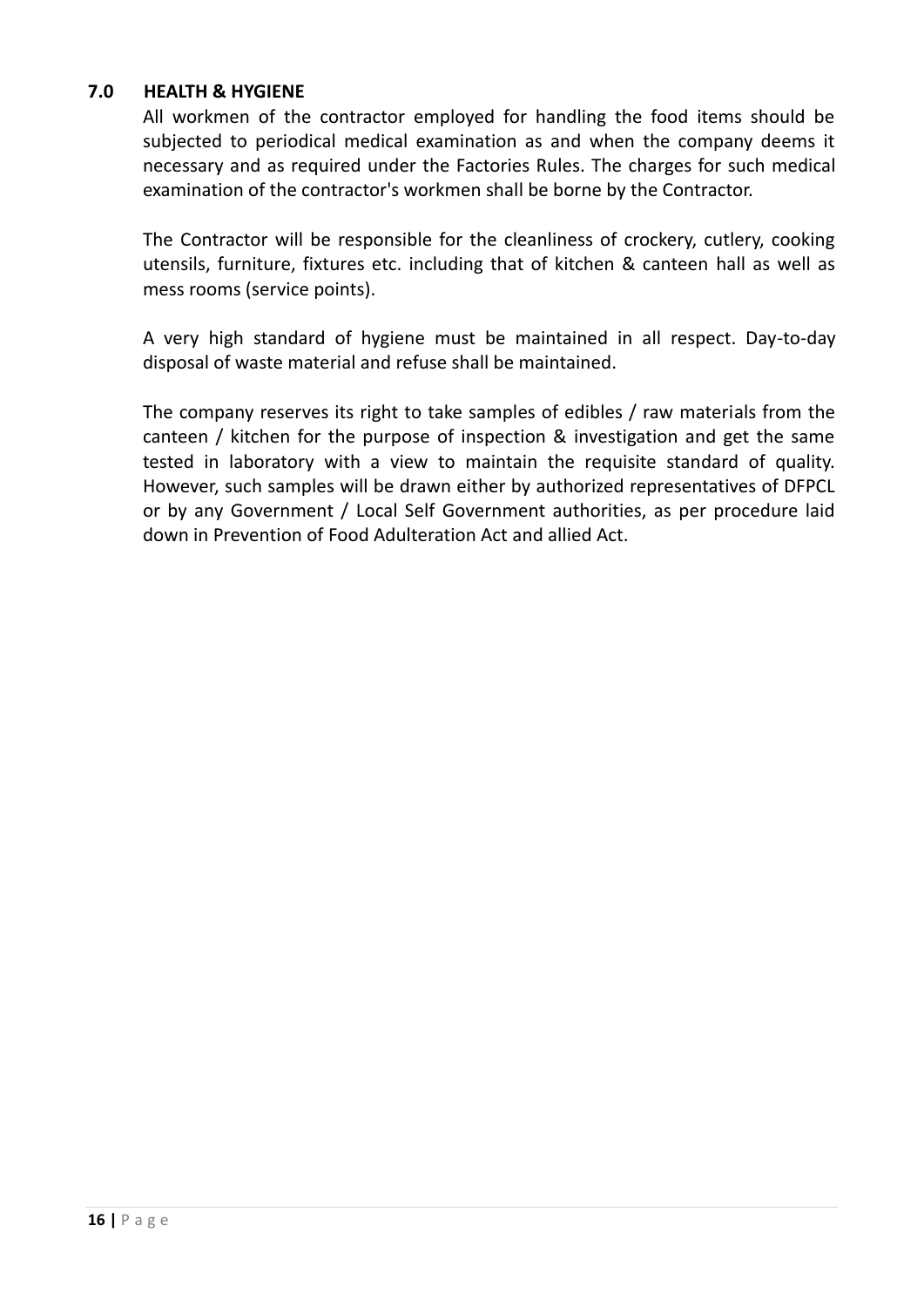## **ANNEXURE 'B' QUANTITY OF ITEMS**

| Sr. No. | <b>Particulars</b>                                               | Quantity  |
|---------|------------------------------------------------------------------|-----------|
| 1.      | <b>LUNCH / DINNER (REGULAR)</b>                                  | 1 No.     |
|         | <b>Rice</b>                                                      | $200$ gms |
|         | Chappati 3 Nos. or Puri 5 Nos.                                   |           |
|         | Fresh Seasonal Vegetable                                         | $100$ gms |
|         | Dry Cereals / Pulses Usal                                        | 100 gms   |
|         | Dal                                                              | 100 gms   |
|         | Dahi                                                             | 100 gms   |
|         | Papad (Roasted or Fry)                                           | 1 no.     |
| 2.      | <b>SPECIAL LUNCH (TWICE IN A WEEK)</b>                           | 1 No.     |
|         | Pulav or Veg. Biryani or Jeera Rice                              | 200 gms   |
|         | Chappati 3 Nos. or Puri 5 Nos.                                   |           |
|         | Fresh Seasonal Vegetable                                         | 100 gms   |
|         | Dry Cereals / Pulses Usal                                        | 100 gms   |
|         | Dal fry                                                          | 100 gms   |
|         | Dahi                                                             | 100 gms   |
|         | Papad (Roasted or Fry)                                           | 100 gms   |
|         | Indian Sweet - Shreekhand, Gulab - Jamun, Boondi Laddu, Semiya - | 50 gms    |
|         | Kheer, Gajar or Dudhi Halwa, Balushai, etc.                      |           |
| 3.      | <b>SNACKS</b>                                                    |           |
|         | Medu Wad - Sambhar & Chutney (2 quantity)                        | 100 gms.  |
|         | Punjabi Samosa with Imli Chutney (2 quantity)                    | 100 gms.  |
|         | Idli - Sambhar & Chutney (2 quantity)                            | 100 gms.  |
|         | Batata Wada with Lasun Chutney (2 quantity)                      | 100 gms.  |
|         | Kanda Bhajjia with Fry Mirchi                                    | 100 gms.  |
|         | <b>Tomato Omlette with Coconut Chutney</b>                       | 100 gms.  |
|         | Onion Uttappa with Coconut Chutney                               | 100 gms.  |
|         | Kanda Batata Poha with Lemon Wedge & Greeted Coconut             | 100 gms.  |
|         | Missal Pav with Lemon & Chopped Onion                            | 100 gms.  |
|         | Dahi Wada                                                        | 100 gms.  |
|         | Sheera                                                           | 100 gms.  |
|         | Uppamma                                                          | 100 gms.  |
|         | Vegetable Cutlet with Imli Chutney (2 quantity)                  | 100 gms.  |
| 4.      | <b>GOLD DRINK</b>                                                |           |
|         | Soda                                                             | 300 ml    |
|         | Lime / Kokam Sharbat                                             | 200 ml    |
| 5.      | <b>UPAWAS DISH</b>                                               |           |
|         | Sabudana Khichandi                                               | $100$ gms |
|         | Sabudana Wada                                                    | 100 gms   |
|         | <b>Potato Wafers</b>                                             | 50 gms    |
|         | <b>Banana</b>                                                    | 1 No.     |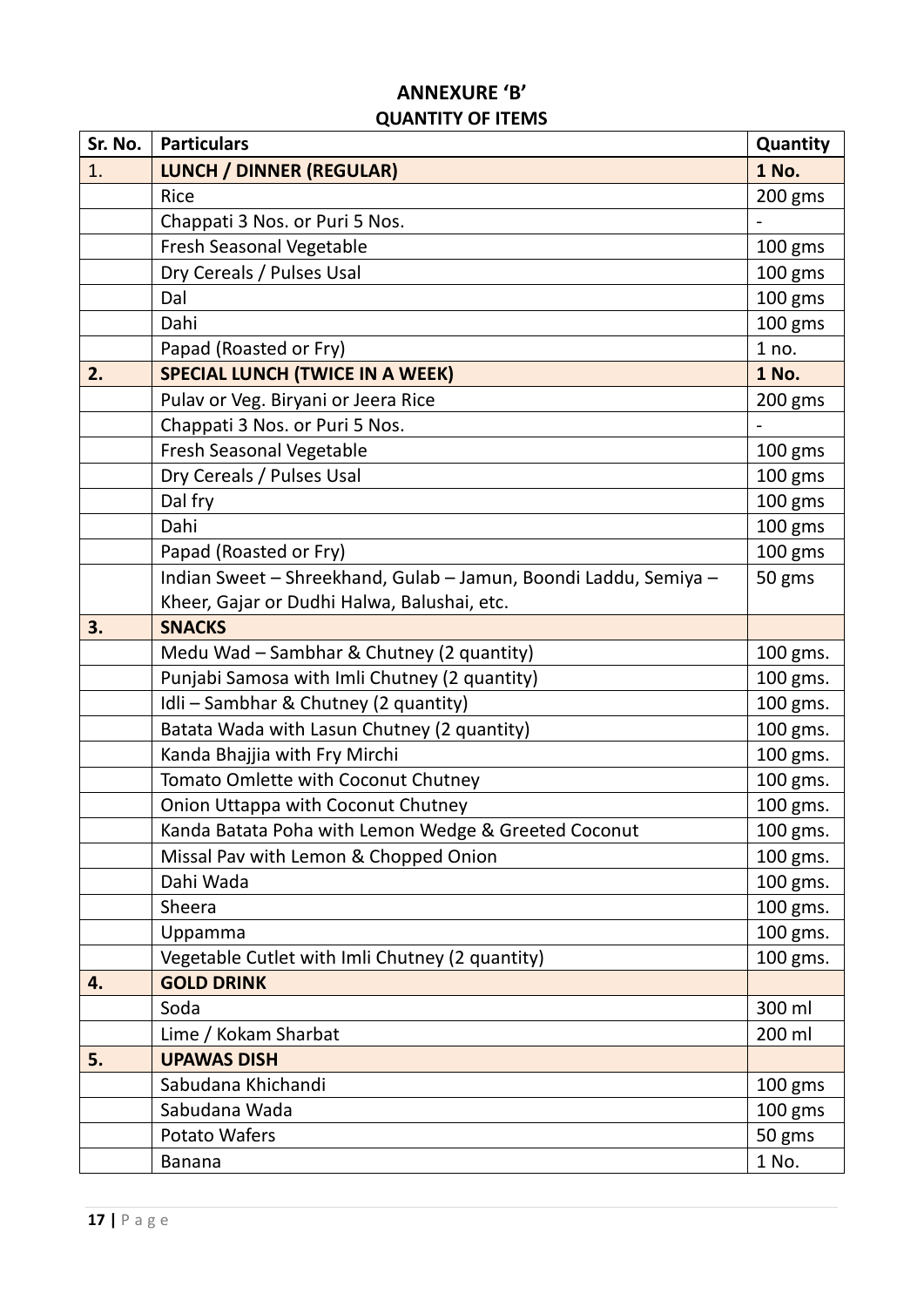## **PRICE BID FORMAT**

| Sr. No.        | <b>Items Description</b> | <b>Unit of Measurement</b>       | Rate |
|----------------|--------------------------|----------------------------------|------|
| 1              | Snacks (1 Plat)          | $100$ gms                        |      |
| $\overline{2}$ | Lunch / Dinner           | Qty. as above                    |      |
| 3              | <b>Service Charges</b>   | (Service Point<br>Manpower Cost) |      |

#### **Note:**

- 1. The rates quoted by you shall be excluding of service charges
- 2. Service Charges to be mentioned separate with details
- 3. The special lunch shall be provided twice in a week
- 4. You will submit your rate for two items
	- a. lunch/dinner lump-sum per plate considering above mention items
	- b. Snacks/Upavas Dish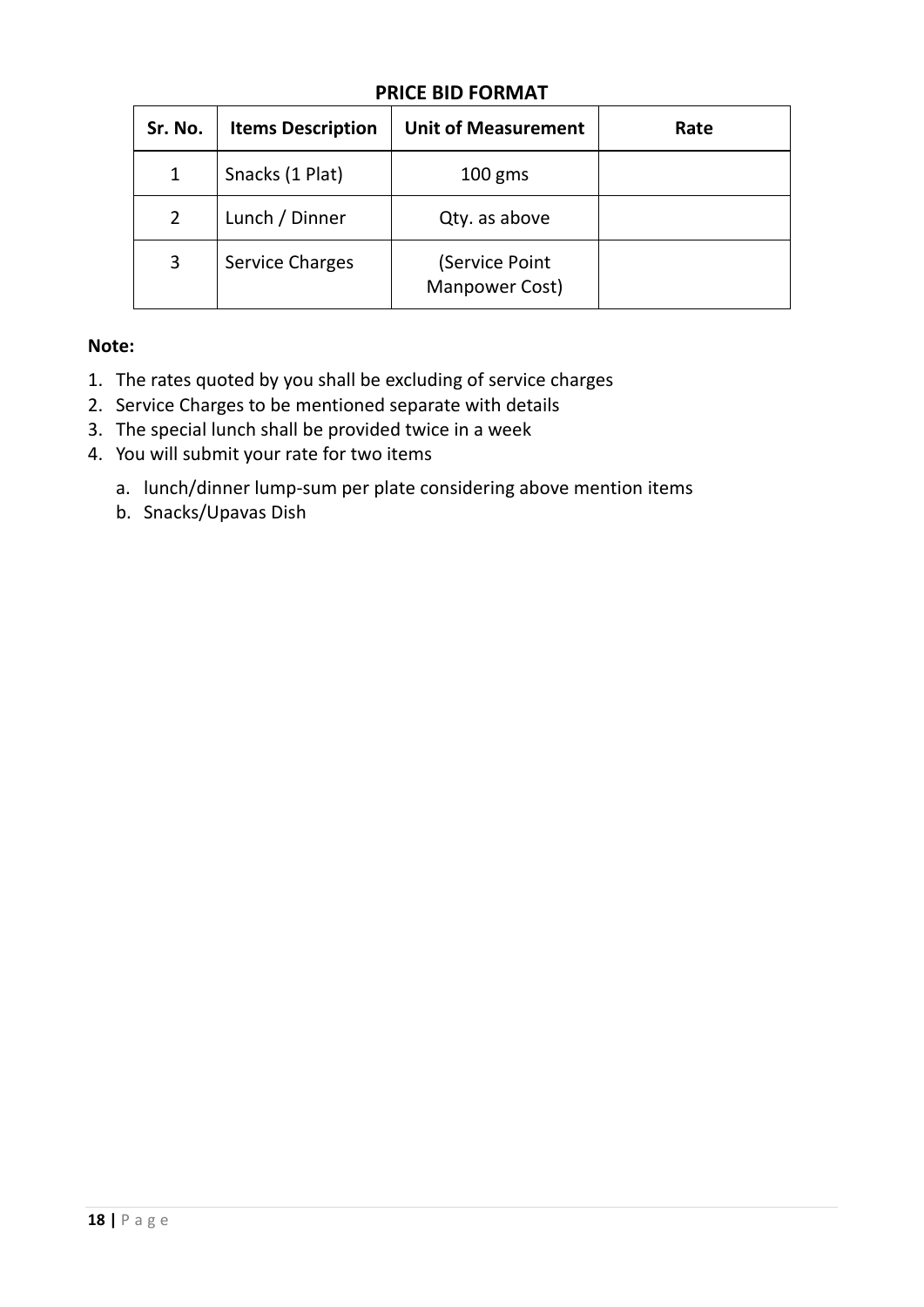| TO BE FILLED & SUBMIT ALONGWITH PRICE BID |                                          |              |            |            |  |
|-------------------------------------------|------------------------------------------|--------------|------------|------------|--|
| Sr.                                       | Item Description                         | Qty          | <b>UOM</b> | Price/Rate |  |
| No.<br>1                                  | <b>Half Lunch</b>                        | $\mathbf{1}$ | EA         |            |  |
| $\overline{2}$                            | Tea Per Cup 100ML with & without Sugar.  | 100          | ML         |            |  |
| 3                                         | Coffee Per Cup 100MLwith & without Sugar | 100          | ML         |            |  |
| 4                                         | Veg. Sandwich                            | 1            | EA         |            |  |
| 5                                         | <b>Toast Sandwich</b>                    | 1            | EA         |            |  |
| 6                                         | Veg. Fried Rice                          | 250          | gms        |            |  |
| 7                                         | Egg. Freid Rice                          | 250          | gms        |            |  |
| 8                                         | Masala Rice                              | 250          | gms        |            |  |
| 9                                         | Single Omlet                             | $\mathbf{1}$ | EA         |            |  |
| 10                                        | Single Omlet with 2 Pav                  | 1            | EA         |            |  |
| 11                                        | Double Omlet                             | 1            | EA         |            |  |
| 12                                        | Double Omlet with 2 Pav                  | $\mathbf{1}$ | EA         |            |  |
| 13                                        | Single Burjee                            | $\mathbf 1$  | EA         |            |  |
| 14                                        | Double Burjee                            | 1            | EA         |            |  |
| 15                                        | Single Pav                               | 1            | EA         |            |  |
| 16                                        | Chapati                                  | $\mathbf{1}$ | EA         |            |  |
| 17                                        | Puri                                     | $\mathbf{1}$ | EA         |            |  |
| 18                                        | Vegitable                                | 100          | gms        |            |  |
| 19                                        | Dry Cereals/Pulses Usal                  | 100          | gms        |            |  |
| 20                                        | Rice                                     | 250          | gms        |            |  |
| 21                                        | Dal                                      | 200          | gms        |            |  |
| 22                                        | Chaz                                     | 200          | ML         |            |  |
| 23                                        | Papad rosted                             | $\mathbf{1}$ | EA         |            |  |
| 24                                        | Papad fry                                | 1            | EA         |            |  |
| 25                                        | Curd                                     | 100          | gms        |            |  |
| 26                                        | Gulab Jamun                              | 50           | gms        |            |  |
| 27                                        | Rasgula                                  | 50           | gms        |            |  |
| 28                                        | Laddu                                    | 50           | gms        |            |  |
| 29                                        | Kheer                                    | 50           | gms        |            |  |
| 30                                        | Brade Butter with 2 slices & butter      | $\mathbf 1$  | EA         |            |  |
| 31                                        | LIME/KOKAM SARBAT                        | 200          | ML         |            |  |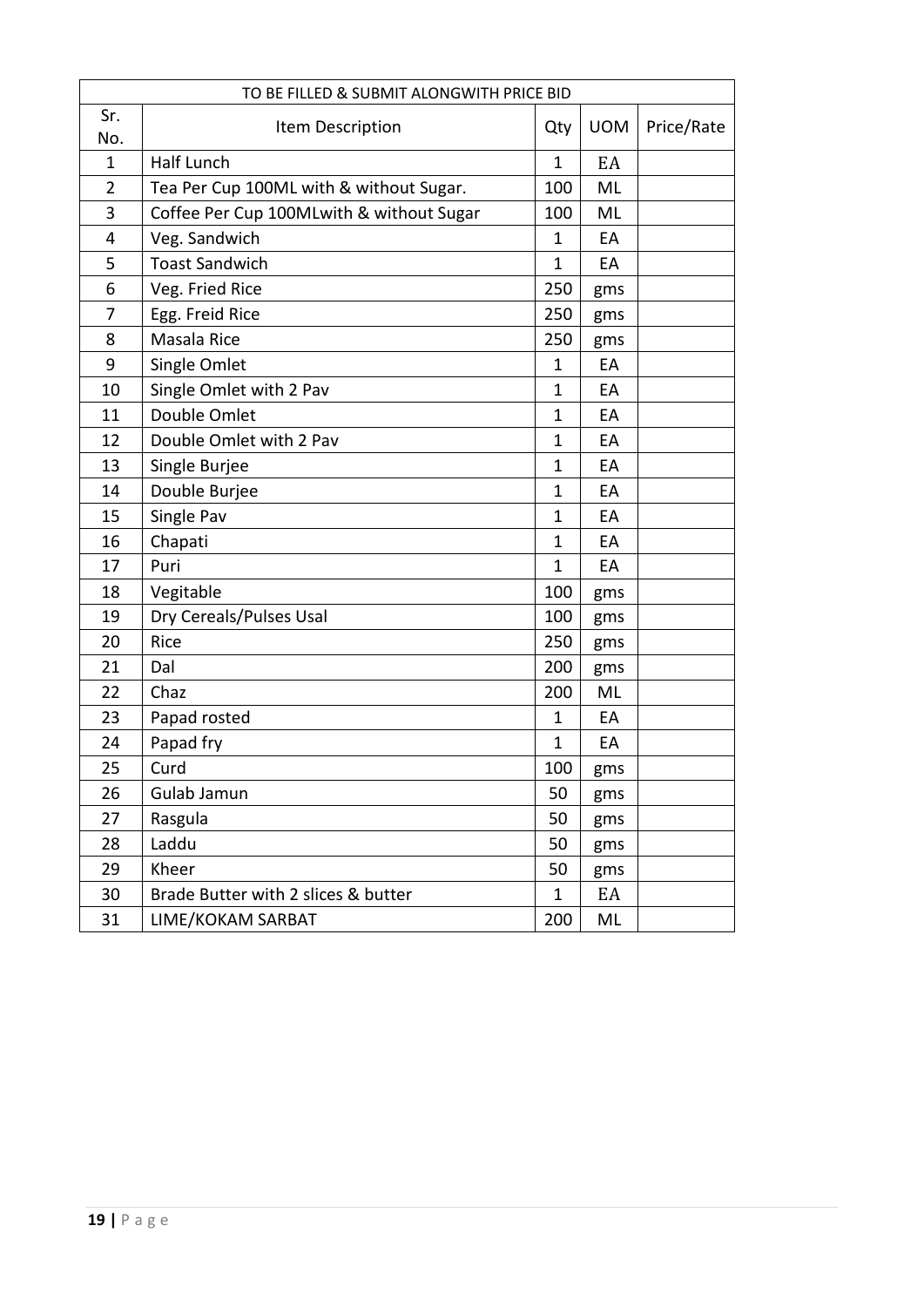# **ANNEXURE 'C'**

# **PENALTIES**

| Sr. | <b>Description of Penalty</b>                                                                                                                                                                                                                                                                                                                      | <b>Penalty Amount</b>                                                               | <b>Mechanism</b>                                                                                                                                                                                                                                                                   |  |  |
|-----|----------------------------------------------------------------------------------------------------------------------------------------------------------------------------------------------------------------------------------------------------------------------------------------------------------------------------------------------------|-------------------------------------------------------------------------------------|------------------------------------------------------------------------------------------------------------------------------------------------------------------------------------------------------------------------------------------------------------------------------------|--|--|
| No. |                                                                                                                                                                                                                                                                                                                                                    |                                                                                     |                                                                                                                                                                                                                                                                                    |  |  |
| 1.  | The performance of cafeteria vendor will be<br>quarterly<br>by<br>the<br>evaluated<br>cafeteria<br>committee as per the given criteria. Based<br>on the performance evaluation the cafeteria<br>vendor will be rewarded or penalized.                                                                                                              | Zero Complaints in<br>a quarter will be<br>rewarded with Rs.<br>1000/- Per Quarter. | Quarterly Survey report on 1-5<br>scale. Minimum Score should<br>be 3 No. of Grievances received<br>in a formal form.                                                                                                                                                              |  |  |
| 2.  | In case of any delay in supply of snacks /<br>lunch / dinner at work spot the contractor<br>will be liable for penalty                                                                                                                                                                                                                             | Penalty Rs. 100/-<br>per Incidence                                                  | In case of delay in supply of<br>food items as per mess room<br>timing. Delayed orders will not<br>be considered for this clause.<br>The delayed orders to be<br>reported immediately in the<br>given format and the same has<br>to be certified mutually.                         |  |  |
| 3.  | The Contractor shall ensure good quality of<br>the foodstuff supplied by him. In case the<br>supply is of inferior quality the contractor<br>shall be liable for penalty for each day of<br>such incident. The Contractor shall also<br>immediately replace the inferior quality of<br>food items (such snacks and meals etc.) at<br>his own cost. | Penalty Rs. 100/-<br>per Incidence                                                  | Quality is defined in Tender<br>document under point no. 4.0.<br>Quarterly Survey report on 1-5<br>scale. Minimum Score should<br>be 3. No of Grievances received<br>in a formal form.                                                                                             |  |  |
| 4.  | The Contractor is required to maintain stock<br>of variety of branded biscuits, Namkeen's,<br>Cold-drinks, Water bottles. All the items<br>should be available in the Cafeteria all the<br>time failing which a penalty will be imposed.                                                                                                           | Penalty Rs. 200/-<br>per Incidence                                                  | Contractor to maintain at least<br>minimum of two weeks stocks<br>in cafeteria for variety of<br>branded biscuits, Namkeen's,<br>Cold-drinks, Water bottles.<br>Weekly review will be<br>conducted by Admin. The<br>weekly report of required vs<br>actual will be the main basis. |  |  |
| 5.  | The Contractor will be responsible for the<br>cleanliness of crockery, cutlery, cooking<br>utensils, furniture, fixtures etc. including that<br>of kitchen & canteen hall as well as mess<br>rooms (service points) failing which a penalty<br>will be imposed.                                                                                    | Penalty Rs. 100/-<br>per Incidence                                                  | Cleanliness of crockery, cutlery,<br>cooking utensils, furniture,<br>fixtures, etc. will be ensured as<br>per Cafeteria Procedure<br>checklist HRT / ADMIN /<br>CAFETERIA / SOP / 06 / F / 02                                                                                      |  |  |